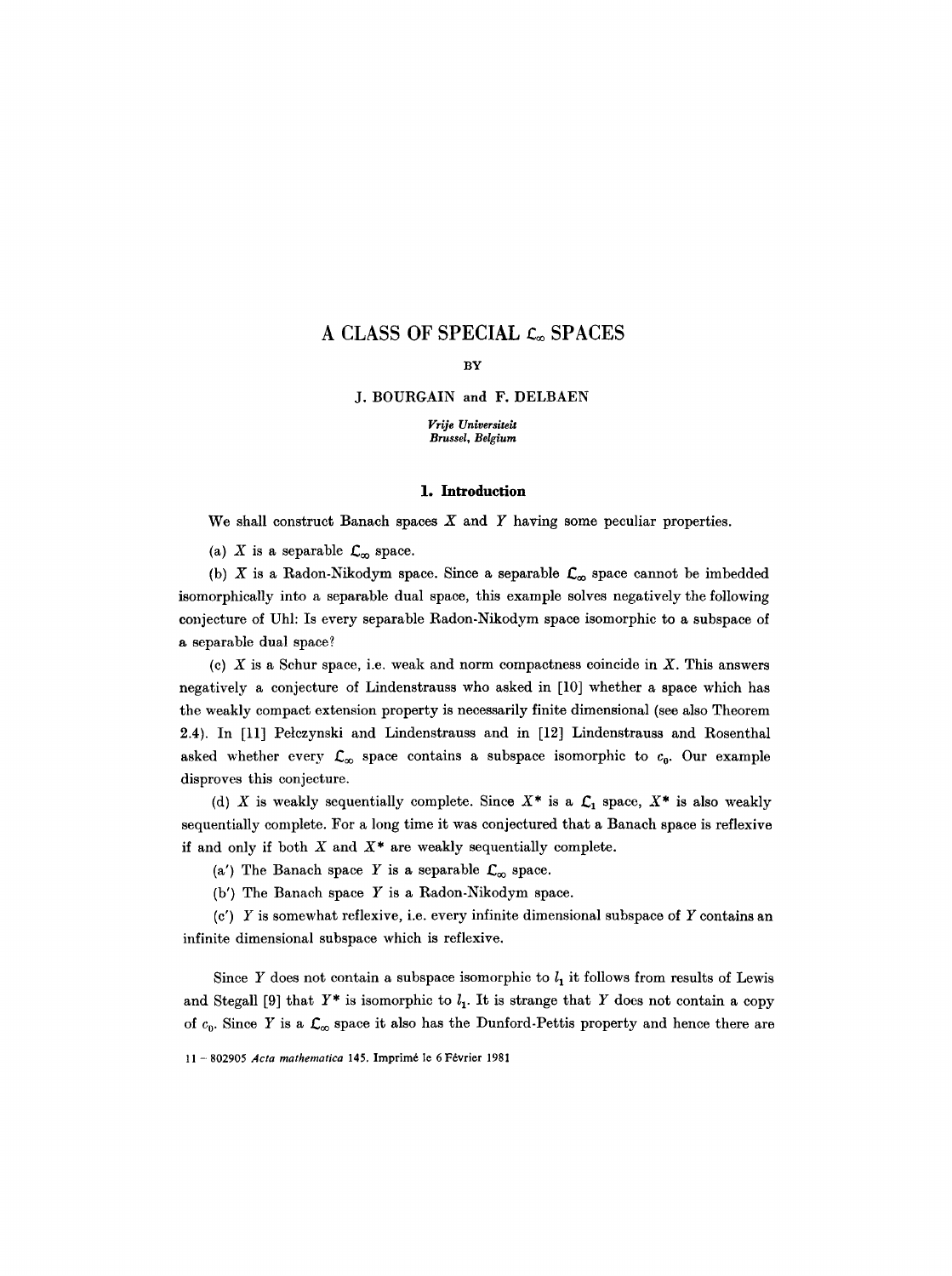Dunford-Pettis spaces which are somewhat reflexive. For some time the Dunford-Pettis property was understood as a property opposite to reflexivity. Following these lines W. Davis asked whether a somewhat reflexive space could have the Dunford-Pettis property.

We think that the paper might be interesting for two reasons. First it solves some conjectures in Banach space theory. Secondly it gives a new way of constructing  $\mathcal{L}_{\infty}$ spaces. We think that this paper is the first paper where  $\mathcal{L}_{\infty}$  spaces are built using *isomorphic* copies of  $l^*_{\infty}$ . The known examples of  $\mathcal{L}_{\infty}$  spaces where constructed using isometric copies of  $l_{\infty}^{n}$  and hence they all are isomorphic to preduals of  $L_1$ . We also show that there is a continuum number of mutually non-isomorphic  $\mathcal{L}_{\infty}$  spaces.

The notations used in this paper are standard and coincide with the notations introduced in [14]. We also use this text as reference for any unexplained notion on Banach spaces. For more details on abstract vector measures we refer to [5]. Besides the introduction the paper contains four more chapters. Chapter two deals with a brief introduction in the theory of  $\mathcal{L}_{\infty}$  spaces, for more details and for the origin of the problems the reader may consult [10], [11] and [12] (see also [13]). In [10] the Hahn-Banaeh problem is investigated and the  $\mathcal{L}_{\infty}$  spaces are characterized as those Banach spaces which have the compact extension property. Chapter 3 contains some basic definitions of Radon-Nikodym spaces. For more details we refer to [5]. Chapters 4 and 5 contain the construction of the Banach spaces  $X$  and  $Y$ .

## 2. Hahn-Banach problems and  $C_{\infty}$  spaces

By a Hahn-Banach problem we mean the following: given Banach spaces  $Z_1, Z_2$  and X, where  $Z_1$  is a subspace of  $Z_2$ , given an operator  $T_1: Z_1 \rightarrow X$ , when does there exist an operator  $T_2: Z_2 \rightarrow X$  extending  $T_1$ , i.e.  $T_2|_{Z_1} = T_1$ . We say that a Banach space X has the compact extension property (C.E.P.) if a compact extension  $T_2$  exists whenever  $T_1$  is compact. In the same way we say that  $X$  has the weakly compact extension property (W.C.E.P.) if a weakly compact extension  $T_2$  exists for every weakly compact operator  $T_1$ . In [10], [11] and [12] (see [13] for the details) a characterization of Banach spaces with the C.E.P. is given. Since we use some of this theory we recall some definitions and theorems.

*Definition* 2.1. If X and X' are Banach spaces then the Banach-Mazur distance between  $X$  and  $X'$  is given by

 $d(X, X') = \inf \{||T|| \cdot ||T^{-1}|| \mid T: X \to X' \text{ is an onto isomorphism}\}.$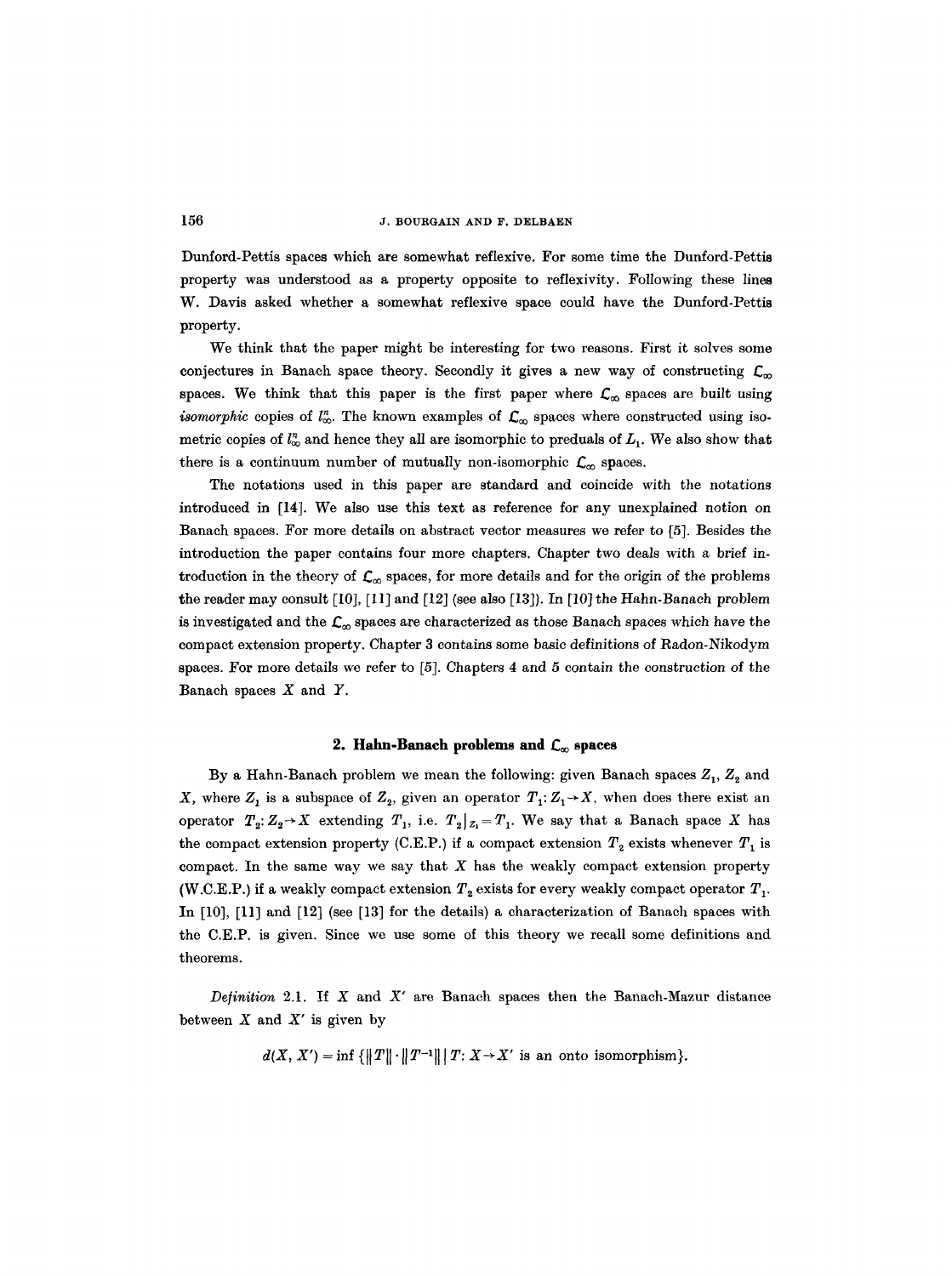*Definition 2.2.* (i) A Banach space X is a  $\mathcal{L}_{\infty,\lambda}$  space  $(\lambda \geq 1)$  if for all  $E \subset X$ , where E is a finite dimensional subspace of X, there is a finite dimensional subspace  $F \subseteq X$ , such that  $E \subseteq F$  and  $d(F, l_{\infty}^{\dim F}) \leq \lambda$ . Here  $l_{\infty}^n$  means the *n*-dimensional real vector space  $\mathbb{R}^n$ endowed with the norm  $||(x_1, ..., x_n)|| = \max_{k \leq n} |x_k|.$ 

(ii) If X is a  $\mathcal{L}_{\infty,\lambda}$  space for some  $\lambda$  then we simply say that X is a  $\mathcal{L}_{\infty}$  space.

The characterization of Banach spaces having the C.E.P. is given in the following theorem, see [13] for proofs.

THEOREM 2.3. *The following are equivalent:* 

(a)  $X$  is a  $\mathcal{L}_{\infty}$  space.

(b) *X* has the compact extension property, i.e. if  $Z_1$ ,  $Z_2$  and *X* are Banach spaces,  $Z_1$ *being a subspace of*  $Z_2$ *, if*  $T_1: Z_1 \rightarrow X$  *is a compact operator, then there is a compact operator*  $T_2$ :  $Z_2 \subset X$  extending  $T_1$ .

(c) Same as (b) but the extension  $T_2$  is not required to be compact, i.e. every compact *operator has a continuous extension.* 

(d)  $X^*$  is isomorphic to a complemented subspace of an  $L_1$  space.

*\_For X separable* (a), (b), (c) *and* (d) *are equivalent with* 

(e)  $X^*$  the dual space of X is isomorphic to  $l_1$  or to  $M[0, 1]$ , the Banach space of Radon *measures on* [0, 1]. *Moreover*  $X^*$  *is isomorphic to l<sub>1</sub> if and only if* X does not contain a *subspace isomorphic to 11.* 

The following theorem was known for a long time but since there was no example it was useless.

THEOREM 2.4. *A Banach space X has the* W.C.E.P. *if and only if it is a*  $\mathcal{L}_{\infty}$  space *having the Schur property.* 

*Proof.* Suppose X is a  $\mathcal{L}_{\infty}$  space having the Schur property. Since every weakly compact operator arriving in  $X$  is necessarily compact the W.C.E.P. and the C.E.P. coincide. Since X is a  $\mathcal{L}_{\infty}$  space the preceding theorem shows that X has the W.C.E.P.

The converse is less obvious. Suppose that X has the W.C.E.P. and let  $K \subset X$  be a weakly compact set in X. By the factorization theorem of Davis, Figiel, Johnson and Petczynski [3] there is a reflexive space R as well as an operator  $T: R \rightarrow X$  such that  $K \subset T(B(R))$  ( $B(R)$ ) is the closed unit ball of R). The Banach space R is canonically isometric to a subspace of  $\mathcal{C}(B(R^*))$ , the space of real valued continuous functions on the unit ball of  $R^*$ , this unit ball being endowed with the weak<sup>\*</sup> topology  $\sigma(R^*, R)$ . Since R is reflexive, the operator  $T: R \rightarrow X$  is necessarily weakly compact and since X has the W.C.E.P. this operator has a weakly compact extension  $T' : C(B(R^*)) \rightarrow X$ .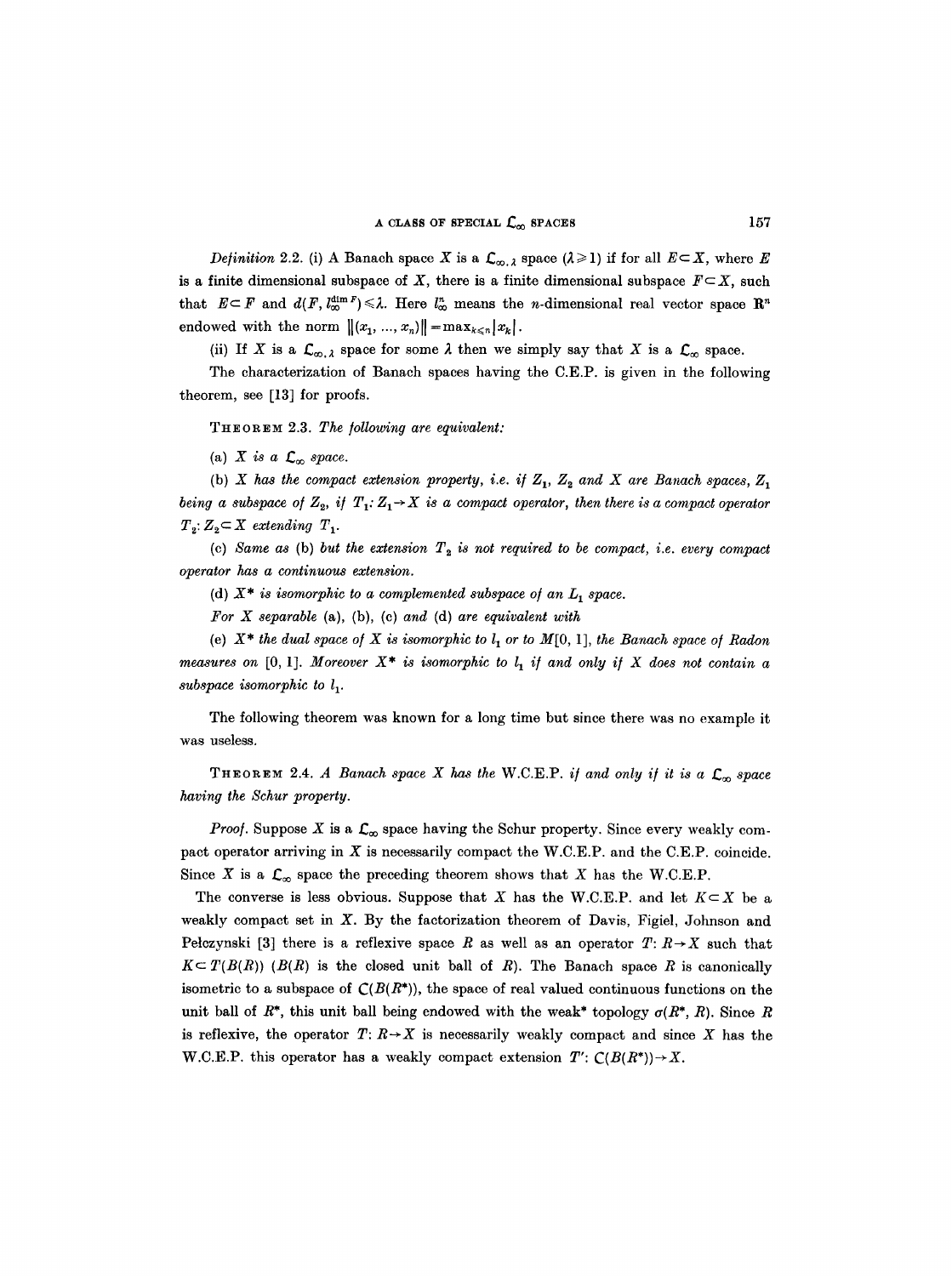We now use the Dunford-Pettis property of  $C(B(R^*))$  (see [6], [5] or [14]). This property says that a weakly compact operator defined on the space of continuous functions maps weakly compact sets onto norm compact sets. It follows that *T'(B(R))* is compact and hence also  $T(B(R))$  and its subset K. This proves that X has the Schur  $\mathbf{Q.E.D.}$ 

The known theorem that follows is not difficult but it plays a central part in the solution of Uhl's conjecture. The theorem is a slight generalization of the Bessaga-Pelczynski theorem on the imbedding of  $c_0$  in a dual space. See [1], [5] and [14].

THEOREM 2.5. Let X be an infinite dimensional  $\mathcal{L}_{\infty}$  space. If Y is a Banach space such *that X is isomorphic to a subspace o/* Y\*, *then Y contains a complemented subspace Z which is isomorphic to*  $l_1$ *. In particular Y\* is not separable.* 

*Proof.* Let  $i: X \rightarrow Y^*$  be the inclusion map. Transposition gives a map:  $T: Y \rightarrow X^*$ defined as  $T(y)(x) = i(x)(y)$ . It follows that  $T^*: X^{**} \to Y^*$  and that  $T^*|_{X} = i$ .

If  $T$  is a weakly compact operator then also  $T^*$  is a weakly compact operator and hence the inclusion map i being a restriction of  $T$  is also a weakly compact operator. Since X is an infinite dimensional  $\mathcal{L}_{\infty}$  space it is not a reflexive space and hence i is not weakly compact. It follows that T is not weakly compact. Hence the image  $T(B(Y))$  is not a relatively weakly compact subset of  $X^*$ . From Theorem 2.3 we know that  $X^*$  is isomorphic to a complemented subspace of an  $L_1$  space and hence the Kadec-Pełczynski theorem [8] applies. The set  $T(B(Y))$  contains a sequence  $(e_n)_{n\geq 1}$  such that  $(e_n)_{n\geq 1}$  is equivalent to the usual basis of  $l_1$  and such that  $S = span (e_n, n \geq 1)$  is complemented in  $X^*$ .

Let  $P: X^* \to S$  be a continuous projection. Take for each  $n \geq 1$  an element  $y_n \in B(Y)$ such that  $T(y_n) = e_n$ . It is elementary to see that  $(y_n)_{n\geq 1}$  is equivalent to the usual basis of  $l_1$  and also to  $(e_n)_{n\geq 1}$ . Let now  $Z = \text{span}(y_n, n \geq 1)$  and let  $V: S \rightarrow Z$  be the operator defined by the relation  $V(y_n) = e_n$ . If Q is defined as  $Q = V \circ P \circ T$  then clearly Q is a projection  $Y \rightarrow Z$ .  $Q.E.D.$ 

#### **3. Uhl's conjecture on Radon-Nikodym spaces**

From [5] we recall some definitions and notations. A probability space  $(\Omega, \mathcal{A}, P)$  is a triple where  $\Omega$  is a set,  $A$  is a  $\sigma$ -algebra on  $\Omega$  and P is a  $\sigma$ -additive positive measure, defined on  $\Omega$  and with total mass  $P(\Omega) = 1$ . Measurability will be defined only for variables taking values in a separable Banach space. For more general definitions and problems the reader can consult an advanced textbook on measure theory. If X is a separable Banach space and  $\xi: \Omega \to X$  is a mapping then  $\xi$  is measurable if  $\xi^{-1}(0) \in A$  for all open set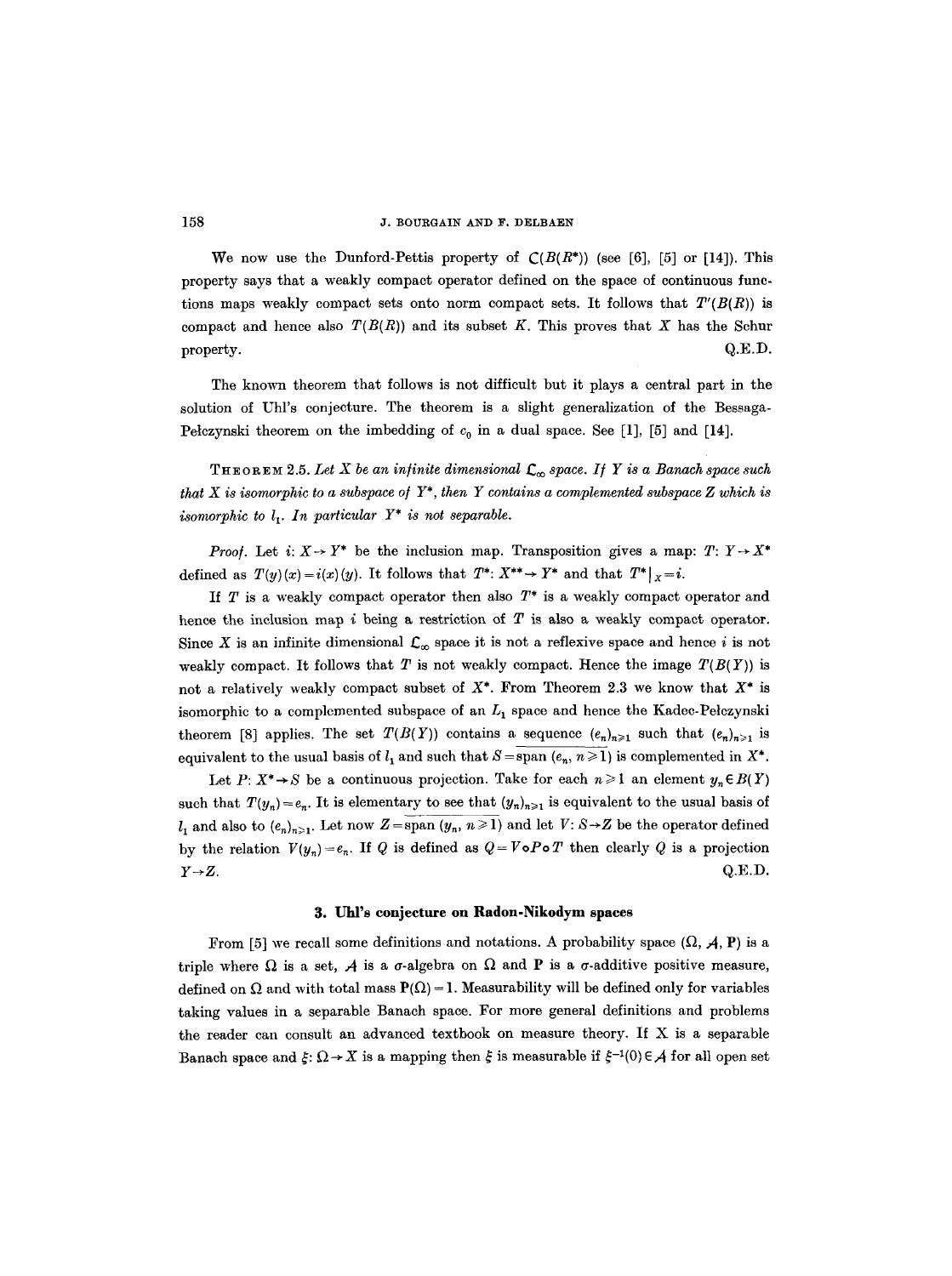0 in X. If  $\xi$  is measurable then it is easily seen that  $\|\xi(\omega)\|$  defines a real valued measurable function. If also  $\int ||\xi(\omega)||dP$  is finite then  $\xi$  is called Boehner integrable and  $\int \xi dP$ denotes the integral of  $\xi$  with respect to P. A function  $\mu: \mathcal{A} \to X$  which is  $\sigma$ -additive is called a vector measure. The measure  $\mu$  is P-continuous if  $P(A) = 0$  implies  $\mu(A) = 0$ . For a vector measure  $\mu$  we define the bounded variation norm  $\|\mu\|$  as:

$$
\|\mu\| = \sup \left\{ \sum_{k=1}^n \|\mu(A_k)\| \, |A_1, ..., A_n \text{ a partition of } \Omega \right\}.
$$

If  $\xi$  is Boehner integrable then  $\mu(A) = \int_A \xi dP$  defines a vector measure whose bounded variation norm is  $\|\mu\| = \int \|\xi(\omega)\| dP = \|\xi\|_1$ . In general a measure with bounded variation is not of this form.

*Definition* 3.1. A Banach space  $X$  has the Radon-Nikodym property (RNP) if for each probability space  $(\Omega, \mathcal{A}, P)$  and each P-continuous vector measure  $\mu$  of bounded variation there is a density, i.e. there is a  $\xi: \Omega \to X$ , Bochner integrable such that  $\mu(A)$  =  $\int_A \xi dP$  for all  $A \in \mathcal{A}$ .

As examples of RN spaces we can give separable dual spaces as well as subspaces of RN spaces. Since the only known examples were of this kind, Uhl conjectured that every separable RN space is isomorphic to a subspace of a separable dual space (see [5] page 82 and page 211-212). We know that if X is isomorphic to the dual space of a separable Banach space then  $X$  has RNP if and only if  $X$  is separable. We also know different geometric characterizations of separable RN spaces. If Uhl's conjecture were true then a beautiful geometric description of subspaces of separable dual spaces would be obtained. (Un)fortunately Uhl's conjecture is wrong.

For later use we mention the following, see [5] for a proof.

LEMMA 3.2. If  $\mu$ :  $A \rightarrow X$  is a P-continuous vector measure with bounded variation then  $\mu$  has a density if and only if there is a sequence of vector measures  $\mu_n$  such that  $\mu_n$  has *finite dimensional range and*  $\mu_n \rightarrow \mu$  *in variation norm.* 

## **4. The basic example**

By means of a rather simple construction we will make a Banach space which is a  $\mathcal{L}_{\infty}$  space, a Schur space and a RN space. Before passing to the details we will fix some notation. From [13] we recall that if  $X = \overline{U_n F_n}$  where  $F_n$  is an increasing sequence of finite dimensional subspaces and if  $d(F_n, l^{d_n}_{\infty}) \leq \lambda$  then X is a  $\mathcal{L}_{\infty, \lambda+\varepsilon}$  space for all  $\varepsilon > 0$ . The sequence  $F_n$  will be constructed in the following way.

For each *n* the space  $E_n$  is the subspace of  $l_\infty$  spanned by the first  $d_n$  coordinates, i.e.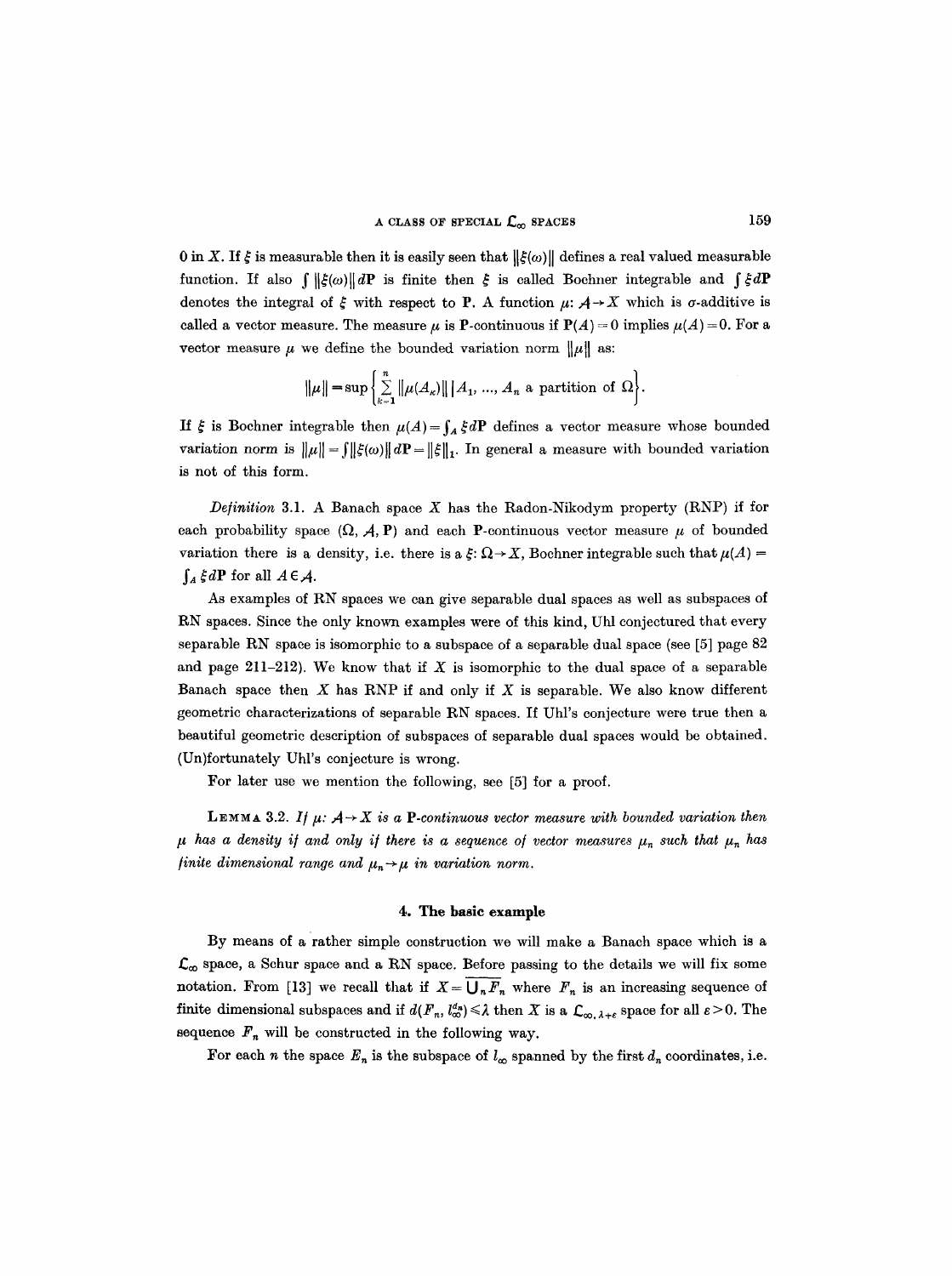$E_n = \{x \in l_\infty | x_k = 0 \text{ for } k > d_n\}.$  The space  $F_n$  is then an extension of  $E_n$ , more precisely there is an isomorphism  $i_n: E_n \to l_\infty$  such that  $\pi_n \circ i_n$  is the identity on  $E_n$  and such that  $F_n = i_n(E_n)$ . Here  $\pi_n$  means the natural projection of  $l_{\infty}$  in  $E_n$ , i.e.  $\pi_n(x)$  is the restriction of x to the first  $d_n$  coordinates. To construct  $i_n$  we will use a weak\* limit procedure on  $l_n$ . For each  $m < n$  we define an injection  $i_{m,n}: E_m \to E_n$  in such a way that they satisfy

$$
(\alpha) \pi_m \circ i_{m,n} = id_{E_m} \quad \text{for } m \leq n,
$$

$$
(\beta) i_{m,n} \circ i_{l,m} = i_{l,n} \quad \text{if } l < m < n.
$$

The mapping  $i_n$  is then defined as  $i_n(x) = \lim_{k \to \infty} i_{n,k}(x)$ . We now pass to the technical description of  $i_{m,n}$ . First we give the general argument and afterwards we give details for small  $n$ .

Let  $\lambda > 1$  be fixed and take  $\delta > 0$  such that  $1 + 2\delta\lambda \leq \lambda$ . This  $\delta$  is fixed for the complete construction. Let  $d_1 = 1$ , let  $d_m$  ( $m \le n$ ) be known, let  $i_{m,l}$  ( $m < l \le n$ ) be constructed such that they satisfy ( $\alpha$ ) and ( $\beta$ ). For  $m < n$ ;  $1 \le i < d_m$ ;  $1 \le j \le d_n$ ;  $\varepsilon' = \pm 1$ ;  $\varepsilon'' = \pm 1$ , define the functional  $f_{m, t, f, \varepsilon', \varepsilon''} \in E_n^*$  as follows:

$$
f_{m, i, j, \varepsilon', \varepsilon''}(x) = \varepsilon' x_i + \delta \varepsilon''(x - i_{m, n} \pi_m(x))_j.
$$

Consider the set of functionals

$$
\mathcal{F}_n = \{f_{m, t, j, \varepsilon', \varepsilon''} \mid m < n; 1 \leq i \leq d_m; 1 \leq j \leq d_n; \varepsilon' = \pm 1; \varepsilon'' = \pm 1\}.
$$

Let  $d_{n+1} = d_n + \text{card}(\mathcal{F}_n)$  and enumerate the elements of  $\mathcal{F}_n$  as  $g_{d_n+1}, ..., g_{d_{n+1}}$ . The mapping  $i_{n,n+1}: E_n \to E_{n+1}$  is now defined as

$$
i_{n, n+1}(x) = (x_1, x_2, ..., x_{d_n}, g_{d_n+1}(x), g_{d_n+2}(x), ..., g_{d_{n+1}}(x), 0, ..., 0, ...)
$$

We also put  $i_{m, n+1} = i_{n, n+1} \circ i_{m, n}$  for  $m < n$ . The properties ( $\alpha$ ) and ( $\beta$ ) remain trivially verified. The heart of the example lies in the metric properties of the injection. Before studying these properties we give details for  $n = 1, 2, 3$ .

(i)  $n=1$ . There is no possible value of m and hence  $d_2=d_1=1$  and  $i_{1,2}=\mathrm{id}_{E_1}$ .

(ii)  $n=2$ . Possible value of  $m=1$ , possible value of  $i=1$ , possible value of  $j=1$ . It follows that card  $({\mathcal{F}_2})=4$  and  $d_3=5$ .

$$
f_{1,1,1,+1,+1}(x) = x_1 + \delta(x - \pi_1(x))_1 = x_1
$$
  
\n
$$
f_{1,1,1,+1,-1}(x) = x_1
$$
  
\n
$$
f_{1,1,1,-1,+1}(x) = -x_1 + \delta(x - \pi_1(x))_1 = -x_1
$$
  
\n
$$
f_{1,1,1,+1,-1}(x) = -x_1.
$$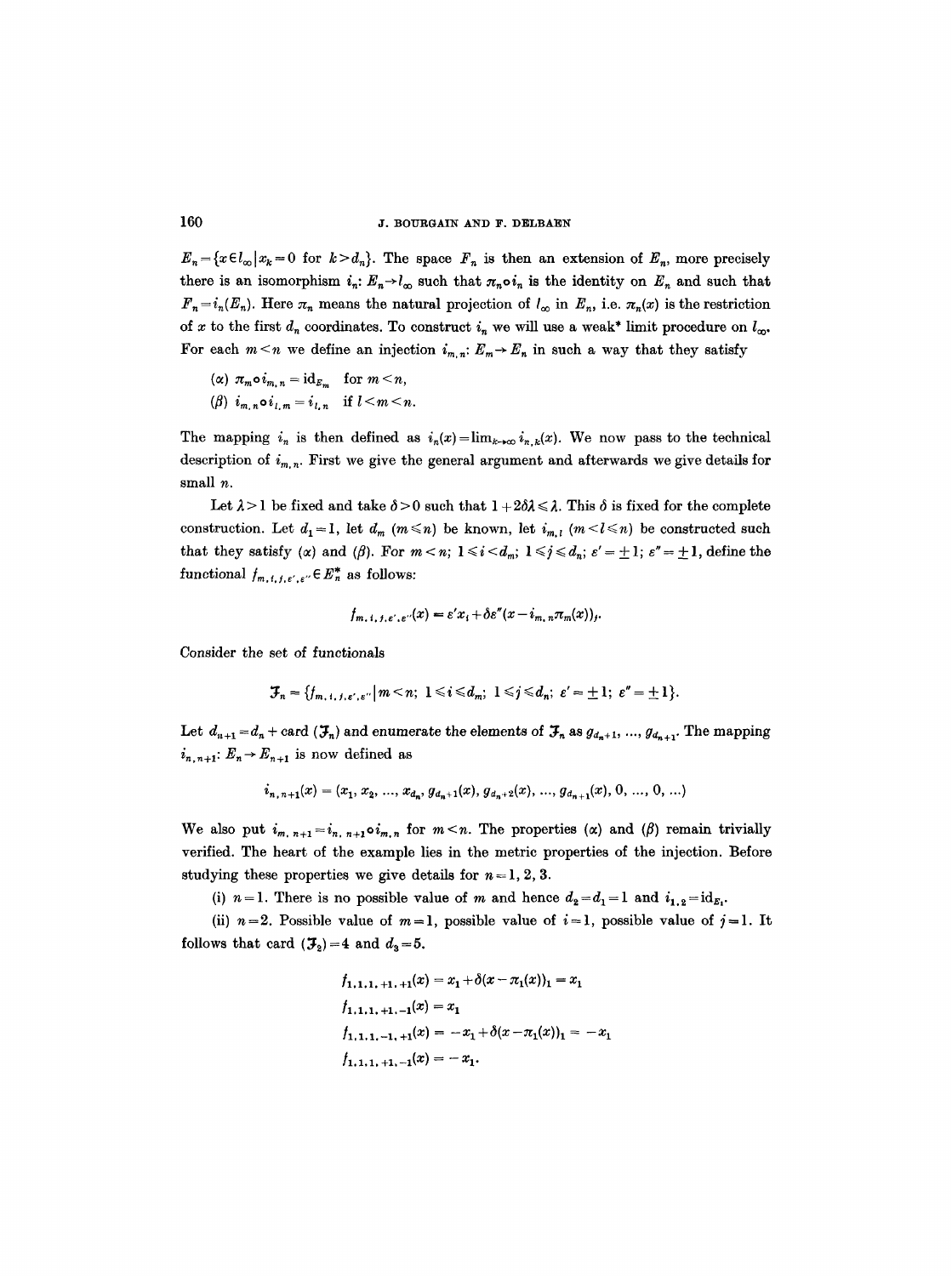(iii)  $n=3$ . Possible values of  $m=1, 2$ . In both cases there is one value of i and 5 values of j hence there are 40 possibilities. The number  $d_4=d_3+40=45$ . As a typical element we evaluate

$$
f_{1,1,4,\varepsilon',\varepsilon''}(x) = \varepsilon' x_1 + \delta \varepsilon''(x - i_{1,3}(x))_4
$$
  
=  $\varepsilon' x_1 + \delta \varepsilon''(x_4 - (-x_1))$   
=  $(\varepsilon' + \delta \varepsilon'') x_1 + \delta \varepsilon'' x_4.$ 

The following lemma is crucial in the construction of the space  $X$ . In particular the estimate (2) will give that X is a  $\mathcal{L}_{\infty}$  space. The estimate (5) will give that X is a RN space with the Schur property.

LEMMA 4.1.  $i_{m,n}$   $(m < n)$  *satisfy:* (1)  $d(E_n, l_{\infty}^{d_n}) = 1$ , (2)  $\|i_{m,n}\|\leq \lambda$ , (3)  $\pi_m \circ i_{m,n} = \mathrm{id}_{E_m}$ , (4)  $i_{m,n} \circ i_{l,m} = i_{l,n}$   $(l < m < n),$ (5) *for all*  $x \in E_n$  *and all*  $m < n$  *we have* 

$$
\|i_{n, n+1}(x)\| \geq \|\pi_m(x)\| + \delta \|x - i_{m, n}\pi_m(x)\|.
$$

*Proof.* (1), (3) and (4) are obvious from the construction.

(5): For  $m < n$ , the elements *i, j, e', e'* can be chosen such that  $\varepsilon' x_i = ||\pi_m(x)||$  and  $\epsilon''(x-i_{m,\,n}\pi_m(x))_j=\left \| x-i_{m,\,n}\pi_m(x) \right \|.$  Hence

$$
||i_{n, n+1}(x)|| \ge ||\pi_m(x)|| + \delta ||x - i_{m, n}\pi_m(x)||.
$$

(2): Since  $||i_{1,2}||=1$  we can proceed by induction. Suppose we already have  $||i_{m,n}|| \leq \lambda$ for all  $m < n$ . We first prove that  $||i_{n, n+1}|| \leq \lambda$ .

To see this take  $f_{m, t, j, \varepsilon', \varepsilon''} \in \mathcal{F}_n$  and observe that by induction we have

 $|f(x)| \leq ||\pi_m(x)|| + \delta ||x - i_{m,n}\pi_m(x)|| \leq ||x|| + \delta(||x|| + \lambda ||x||) \leq (1 + 2\delta\lambda) ||x|| \leq \lambda ||x||.$ 

By definition of  $i_{n,n+1}$  we then have  $||i_{n,n+1}|| \leq \lambda$ . Let now  $m \leq n$  and calculate  $i_{m,n+1}$ . Since  $i_{m,n+1}=i_{n,n+1}i_{m,n}$  we have that

 $||i_{m,n+1}|| = \max \{||i_{m,n}||; ||fi_{m,n}|| \text{ where } j \in \mathcal{F}_n\}.$ 

Since also  $\|i_{m,n}\| \leq \lambda$  by induction, it remains to prove  $\|j_{m,n}\| \leq \lambda$  for all  $f \in \mathcal{F}_n$ . Let now  $f=f_{m',t,j,s',s''} \in F_n$ . Then

$$
f_{m,n}(x) = f_{m',i,j,\varepsilon',\varepsilon'}(i_{m,n}(x)) = \varepsilon'(\pi_{m'} i_{m,n}(x))_i + \varepsilon'' \delta(i_{m,n}(x) - i_{m',n} \pi_{m'} i_{m,n}(x))_j.
$$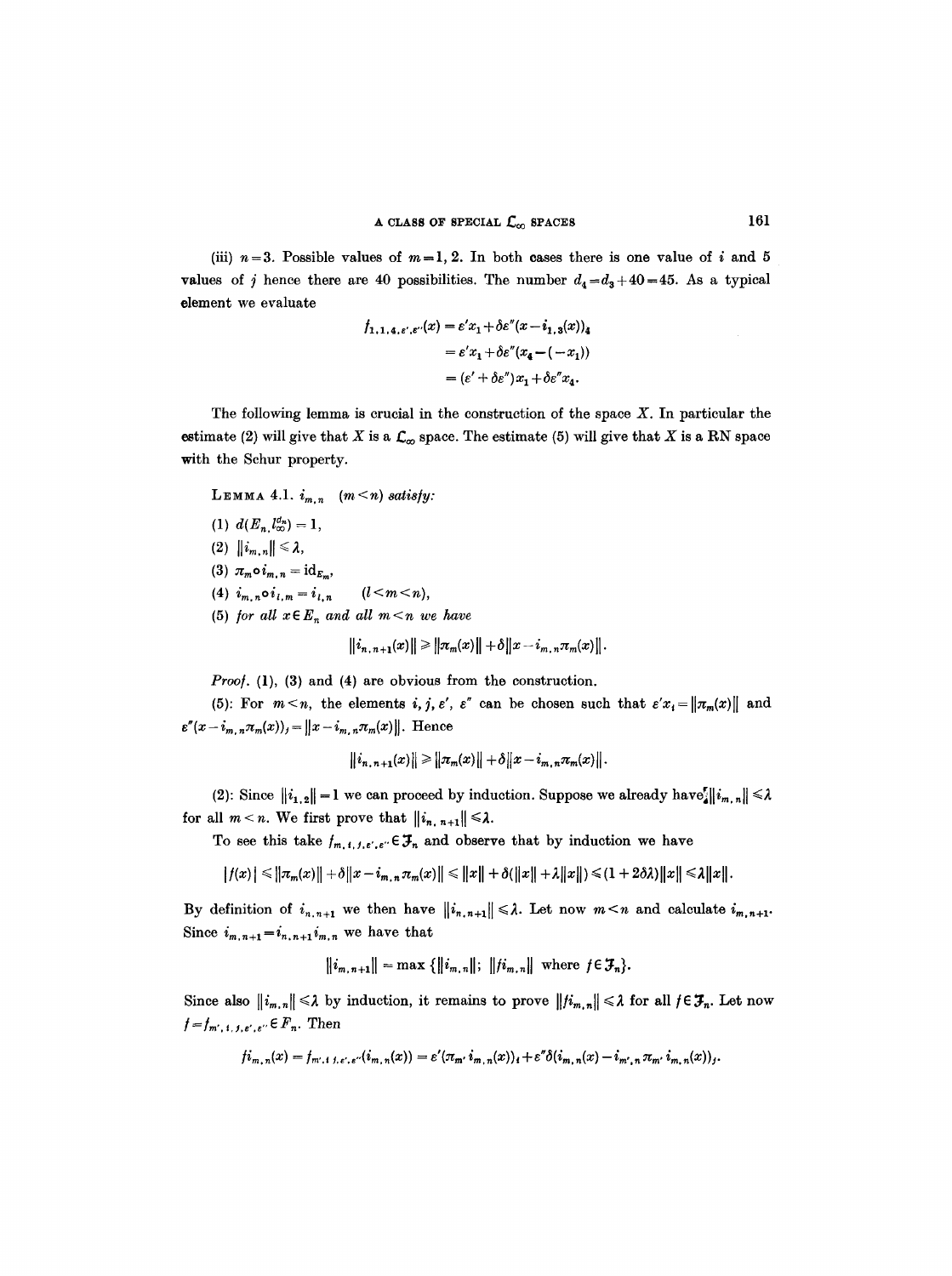Hence

$$
||\dot{h}_{m,n}|| \leq ||\pi_{m'}\dot{u}_{m,n}|| + \delta ||\dot{h}_{m,n} - \dot{h}_{m',n}\pi_{m'}\dot{u}_{m,n}||.
$$

We distinguish the two cases  $m' \leq m$  and  $m' > m$ . If  $m' \leq m$  we have  $\pi_{m'} i_{m,n} = \pi_{m'}$  and hence

$$
||\dot{n}_{m,n}|| \leq ||\pi_{m'}|| + \delta(||\dot{i}_{m,n}|| + ||\dot{i}_{m',n} \circ \pi_{m'}||)
$$
  

$$
\leq 1 + \delta(\lambda + \lambda) \leq \lambda.
$$

If  $m' > m$  we have  $\pi_{m'} i_{m,n} = \pi_{m'} i_{m',n} i_{m,m'}$  and  $i_{m',n} \pi_{m'} i_{m,n} = i_{m',n} i_{m,m'} = i_{m,n}$ . Hence  $||\{i_{m,n}\}| \le ||i_{m,n}|| + 0 \le \lambda.$  Q.E.D.

Fix now n and  $E_n$ . For each  $k > n$  the function  $i_{n,k}: E_n \to E_k$  is constructed as above and is injective. At each stage new coordinates are added to the existing ones and for each  $n$ and all  $x \in E_n$  the elements  $i_{n,k}(x)$ ,  $k > n$  are uniformly bounded by  $\lambda ||x||$ , hence the limit  $\lim_{k\to\infty} i_{n,k}(x)$  exists in the weak\* topology of  $l_{\infty}$  (i.e. for the topology  $\sigma(l_{\infty},l_1)$ ). Let us put  $i_n(x) = \lim_{k \to \infty} i_{n,k}(x)$  and let  $F_n$  be the image of  $i_n$ , i.e.  $F_n = i_n(E_n)$ .

LEMMA 4.2. The following properties hold:

- (6)  $i_m = i_n i_{m-n}$  for all  $m < n$ ,
- (7)  $F_m \subset F_n$  for  $m < n$ ,
- (8)  $\|\boldsymbol{i}_n\| \leq \lambda$ ,
- (9)  $d(E_n, F_n) = d(F_n, l_{\infty}^{d_n}) \leq \lambda$ ,
- (10) *for*  $x \in F_n$  *we have for all*  $m < n$ *:*  $||x|| \ge ||x_m(x)|| + \delta ||x i_m x_m(x)||$ .

*Proof.* (6): For  $x \in E_m$  we have  $i_n i_{m,n}(x) = \lim_{k \to \infty} i_{n,k} i_{m,n}(x) = \lim_{k \to \infty} i_{m,k}(x) = i_m(x)$ ,

- (7):  $F_m = i_m(E_m) = i_m i_{m,n}(E) \subset i_n(E_n) = F_n$  for  $m < n$ ,
- (8): Since  $||i_{n,k}|| \leq \lambda$  for all k we have that  $||i_n|| \leq \lambda$ ,
- (9): Since  $\pi_n i_n = id_{E_n}$  we obtain  $d(E_n, F_n) \le ||\pi_n|| \cdot ||i_n|| = \lambda$ ,
- (10): For  $x \in F_n$  we have  $||x|| = \lim_k ||i_{n,k}(x)||$ . In particular for  $k \ge n$ ,

$$
||x|| \ge ||i_{n,k+1}\pi_n(x)||
$$
  
\n
$$
\ge ||\pi_m i_{n,k+1}\pi_n(x)|| + \delta ||i_{n,k+1}\pi_n(x) - i_{m,k+1}\pi_m i_{n,k+1}\pi_n(x)||
$$
  
\n
$$
\ge ||\pi_m(x)|| + \delta ||\pi_{k+1}(x) - i_{m,k+1}\pi_m(x)||.
$$

By passing to the limit:

$$
||x|| \ge ||\pi_m(x)|| + \delta ||x - i_m \pi_m(x)||.
$$
 Q.E.D.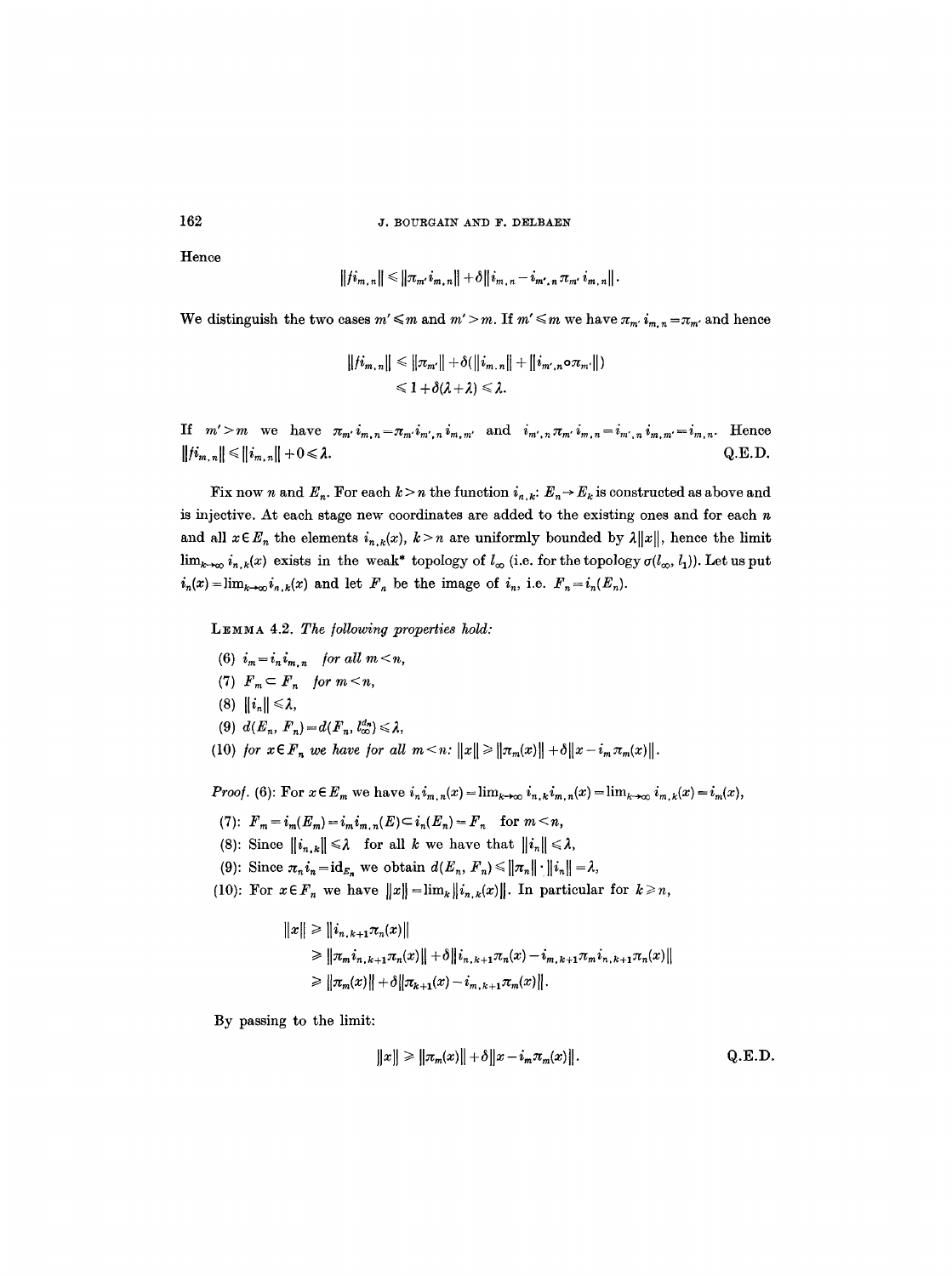Let us now put X equal to the closure of  $\bigcup_{n\geq 1}F_n$ . The space X can also be seen as the direct limit of the system

$$
E_1 \xrightarrow{i_{1,2}} E_2 \xrightarrow{i_{2,3}} E_3 \longrightarrow \dots \longrightarrow E_n \xrightarrow{i_{n,n+1}} E_{n+1} \longrightarrow \dots
$$

The estimates  $\|i_{n,n+1}\circ i_{n-1,n}\circ ...\circ i_{2,1}\| \leq \lambda$  or the estimates (9) give that X is a  $\mathcal{L}_{\infty,\lambda+\varepsilon}$ space for all  $\varepsilon > 0$ . The estimate (10) of Lemma 4.2 can now be restated as.

COROLLARY 4.3. *For all xEX and all m we have* 

$$
||x|| \ge ||\pi_m(x)|| + \delta ||x - i_m \pi_m(x)||
$$

*Proof.* First let  $x \in \bigcup_{n} F_n$ , i.e. suppose  $x \in F_n$  for some n. If  $m \leq n$  then the inequality is precisely estimate (10). If  $m \geq n$  then  $x=i_m\pi_m(x)$  hence the inequality is trivial. For  $x \in X$  we proceed by a limit argument.  $Q.E.D.$ 

## THEOREM 4.4.  $X$  is a  $\mathcal{L}_{\infty}$  space having the Schur property.

*Proof.* The fact that X is a  $\mathcal{L}_{\infty}$  space is already observed above. Let us prove the Schur property. We will prove that if  $x_k \in X$ ,  $||x_k|| = 1$ ,  $x_k \rightarrow 0$  coordinatewise then there is a subsequence  $(y_n)_{n\geq 1}$  of  $(x_k)_{k\geq 1}$  such that  $y_k$  is equivalent to the usual basis of  $l_1$ . This will prove the Schur property as well as the statement that every infinite dimensional subspace of X contains a subspace isomorphic to  $l_1$  (both properties are related by [15] but in this case it is easy to prove them explicitly). To see that the above property is sufficient we proceed as follows. Let  $z_k$  be a sequence in X such that  $z_k \rightarrow 0$  weakly, we have to prove that  $||z_k|| \rightarrow 0$ . If this is not the case we may suppose that  $||z_k|| \ge \varepsilon > 0$  for some and all k (eventually we take a subsequence). Since  $||z_k|| > \varepsilon > 0$  we have that  $||z_k||^{-1}$  is bounded above and hence  $z_k||z_k||^{-1} = x_k \to 0$  weakly. Clearly  $x_k \to 0$  coordinatewise and  $||x_k|| = 1$ . By the statement above  $x_k$  contains a subsequence  $y_n$  equivalent to the  $l_1$  basis. Since  $x_k \rightarrow 0$  weakly we also have  $y_n = 0$  weakly but this is a contradiction to the fact that  $y_n$  is equivalent to the usual basis of  $l_1$ . Let now Z be an infinite dimensional subspace of X. Since Z is infinite dimensional there is a bounded sequence  $z_k$  in Z and  $\varepsilon > 0$  such that  $||z_k - z_1|| > \varepsilon$  for  $k+1$ . Since  $z_k$  is a bounded sequence we may suppose (eventually take a subsequence) that for each coordinate i we have  $z_{k,i}$  is convergent. Put now  $x_k = (z_{2k}-z_{2k+1})||z_{2k}-z_{2k+1}||^{-1}$ . By construction  $x_k \in \mathbb{Z}$ ,  $||x_k|| = 1$  and  $x_k \to 0$  coordinatewise.

By our statement  $z_k$  contains a subsequence  $y_n \in Z$ , equivalent to the usual  $l_1$  basis. Hence  $Z$  contains an  $l_1$  copy.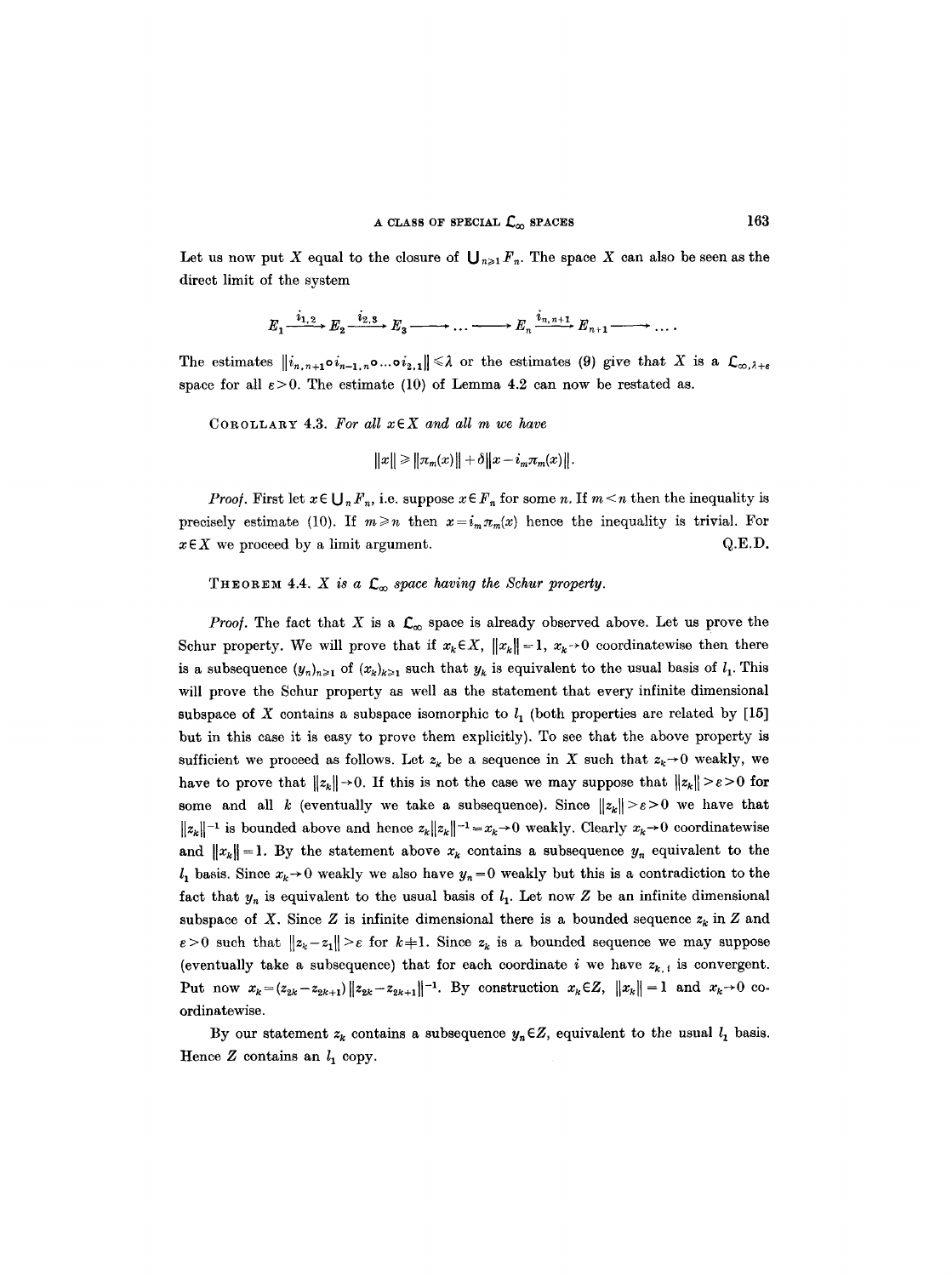We now construct the subsequence  $y_k$ . For each k take  $\varepsilon_k>0$  such that

$$
\prod_{j=1}^{\infty} (1-\varepsilon_j) > \frac{1}{2}
$$

and

$$
\sum_{p=1}^{\infty}\varepsilon_{p}\leqslant\frac{\delta}{4(1+\delta)}.
$$

Inductively we construct  $1 - n_1 < n_2 < ...$  and  $s_1 < s_2 < ...$  so that

$$
\|\pi_{s_k}(x)\| \geq (1-\varepsilon_{k+1})\|x\| \quad \text{for } x \in \text{span } (x_{n_1}, ..., x_{n_k})
$$

$$
\|x_{n_p} - i_{s_k}\pi_{s_k}(x_{n_p})\| \leq \varepsilon_k \quad \text{for } p \leq k
$$

$$
\|i_{s_p}\pi_{s_p}(x_{n_k})\| \leq \varepsilon_k \quad \text{for } p \leq k.
$$

Put now  $y_k = x_{n_k}$  and let  $a_1, ..., a_k$  be real numbres. From Corollary 4.3 it follows that

$$
||a_1y_1 + ... + a_ky_k|| \ge ||\pi_{s_k}(a_1y_1 + ... + a_ky_k)||
$$
  
\n
$$
\ge ||\pi_{s_{k-1}}(a_1y_1 + ... + a_ky_k)||
$$
  
\n
$$
+ \delta ||(a_1y_1 + ... + a_ky_k) - i_{s_{k-1}}\pi_{s_{k-1}}(a_1y_1 + ... + a_ky_k)||
$$
  
\n
$$
\ge ||\pi_{s_{k-1}}(a_1y_1 + ... + a_{k-1}y_{k-1})|| - |a_k|\varepsilon_k + \delta(1-\varepsilon_k)|a_k| - \sum_{p\le k} \delta |a_p|\varepsilon_{k-1}
$$
  
\n
$$
\ge (1-\varepsilon_k) ||a_1y_1 + ... + a_{k-1}y_{k-1}|| + \delta(1-\varepsilon_k)|a_k| - (1+\delta)\varepsilon_{k-1} \sum_{p\le k} |a_p|.
$$

Inductively

$$
||a_1y_1 + \ldots + a_ky_k|| \geq \delta \left( \sum_{j=1}^k |a_j| \prod_{i=j}^k (1 - \varepsilon_i) \right) - (1 + \delta) \left( \sum_{p \leq k} \varepsilon_p \right) \left( \sum_{p \leq k} |a_p| \right)
$$
  

$$
\geq \frac{\delta}{4} \sum_{j=1}^k |a_j|.
$$

This proves that  $(y_k)$  is equivalent to the usual  $l_1$  basis.  $Q.E.D.$ 

*Remarks.* If Z is a  $\mathcal{L}_{\infty,\mu}$  space for all  $\mu > 1$  then it turns out that  $Z^*$  is isometric to an  $L_1$  space. In this case Z is called predual of  $L_1$ . In [17] Zippin has shown that such a space contains a subspace isometric to  $c_0$ . In [10], [11], [12] and [13] it is conjectured that

- (i) If a Banach space V has the W.C.E.P. then V is finite dimensional,
- (ii) every  $\mathcal{L}_{\infty}$  space contains a subspace isomorphic to  $c_0$ ,
- (iii) every  $\mathcal{L}_{\infty}$  space is isomorphic to a predual of  $L_1$ ,
- (iv) every  $\mathcal{L}_{\infty}$  space is isomorphic to a quotient of a  $C(K)$  space.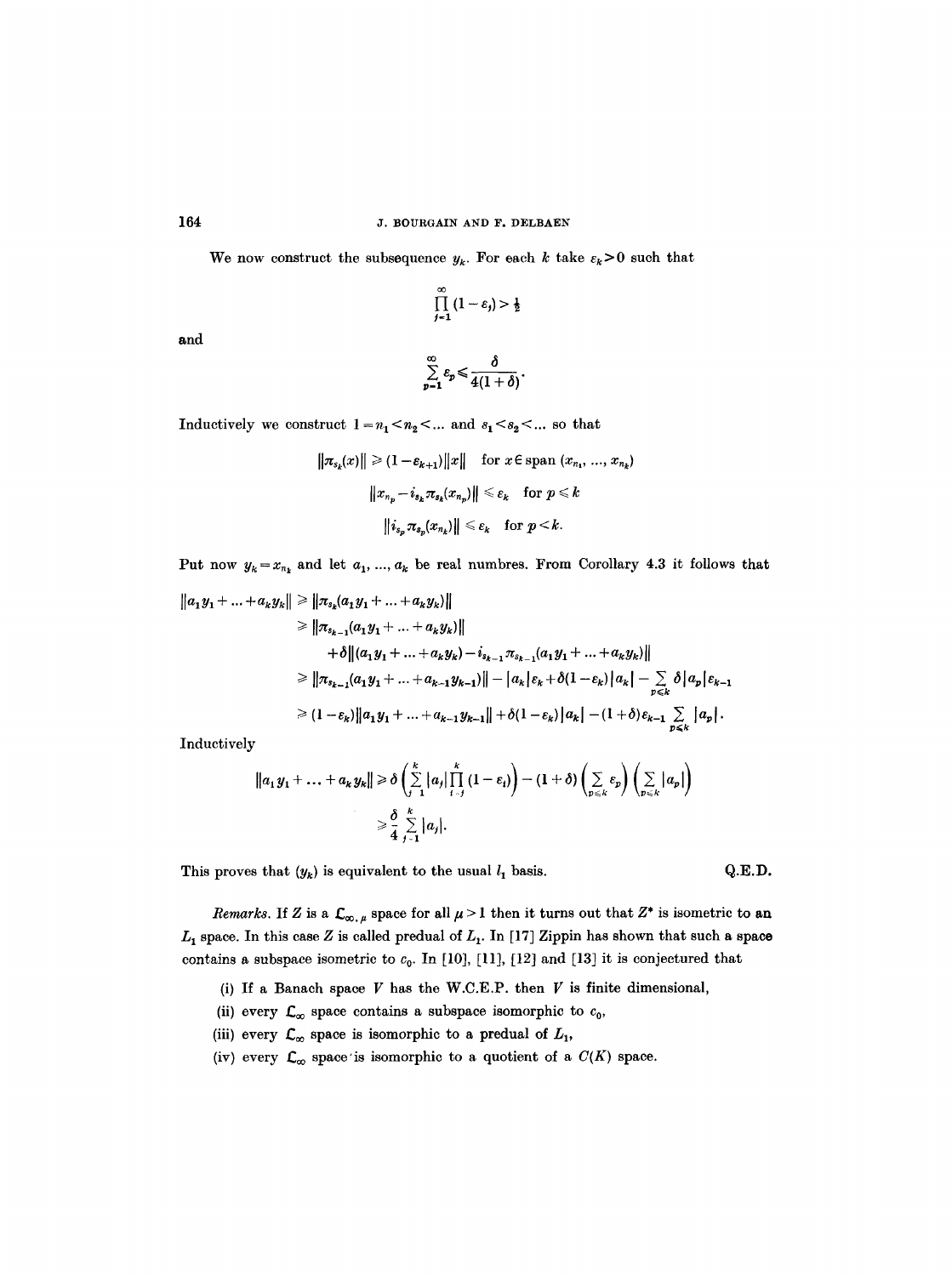From Theorem 2.4 it follows that (i) is the weakest of all four conjectures. The Banaeh space  $X$  constructed above satisfies the hypothesis of Theorem 2.4 and hence has the WCEP. This proves that all four conjectures are wrong. From the remarks made in chapter 2 it also follows that  $X^*$  is weakly sequentially complete  $(X^*$  is isomorphic to an  $L_1$  space). Since X is a Schur space it is weakly sequentially complete. As far as we know this space is the first non reflexive space such that both  $X$  and  $X^*$  are weakly sequentially complete.

**THEOREM 4.5. The Banach space X has the Radon-Nikodym property.** 

*Proof.* Let  $(\Omega, \mathcal{A}, P)$  be a probability space and let  $\mu$ :  $\mathcal{A} \rightarrow X$  be a P-continuous measure. We will show that  $\mu$  can be approximated by "finite dimensional" measures.

For every set  $A \in \mathcal{A}$  and every *n* we have

$$
\|\mu(A)\| \ge \|\pi_n\mu(A)\| + \delta \|\mu(A) - i_n\pi_n\mu(A)\|.
$$

Taking the supremum over all partitions we obtain

$$
|\mu| \geq |\pi_n \mu| + \delta |\mu - i_n \pi_n \mu|.
$$

Let now  $A_1, ..., A_k$  be partition of  $\Omega$  such that

$$
|\mu| \leq \sum_{p=1}^k ||\mu(A_p)|| + \varepsilon/2.
$$

Let  $n_0$  be large enough so that

$$
\sum_{p=1}^k \|\pi_n \mu(A_p)\| \geqslant \sum_{p=1}^k \|\mu(A_p)\| - \varepsilon/2 \geqslant |\mu| - \varepsilon
$$

for all  $n \geq n_0$ . Since  $|\pi_n \mu| \geq \sum_{p=1}^k ||\pi_n \mu(A_p)||$  we obtain  $|\pi_n \mu| \geq |\mu| - \varepsilon$  and hence  $|\mu - i_n \pi_n \mu| \leq \varepsilon \delta^{-1}$  for all  $n \geq n_0$ . This shows that  $\lim i_n \pi_n \mu = \mu$  in variation norm. Q.E.D.

*Remark* 1. Combining Theorem 4.5 and Theorem 2.5 gives that X is a separable RN space which does not imbed in a separable dual space. Also  $X$  is not complemented in its second dual space.

*Remark* 2. The proof that X has the Schur property is related to the following concept.

*Definition* (see [2]). A sequence  $(G_i)$  of finite dimensional subspaces of a Banach space  $Z$  is an  $l_1$ -skipped blocking decomposition of  $Z$  provided following conditions are fulfilled: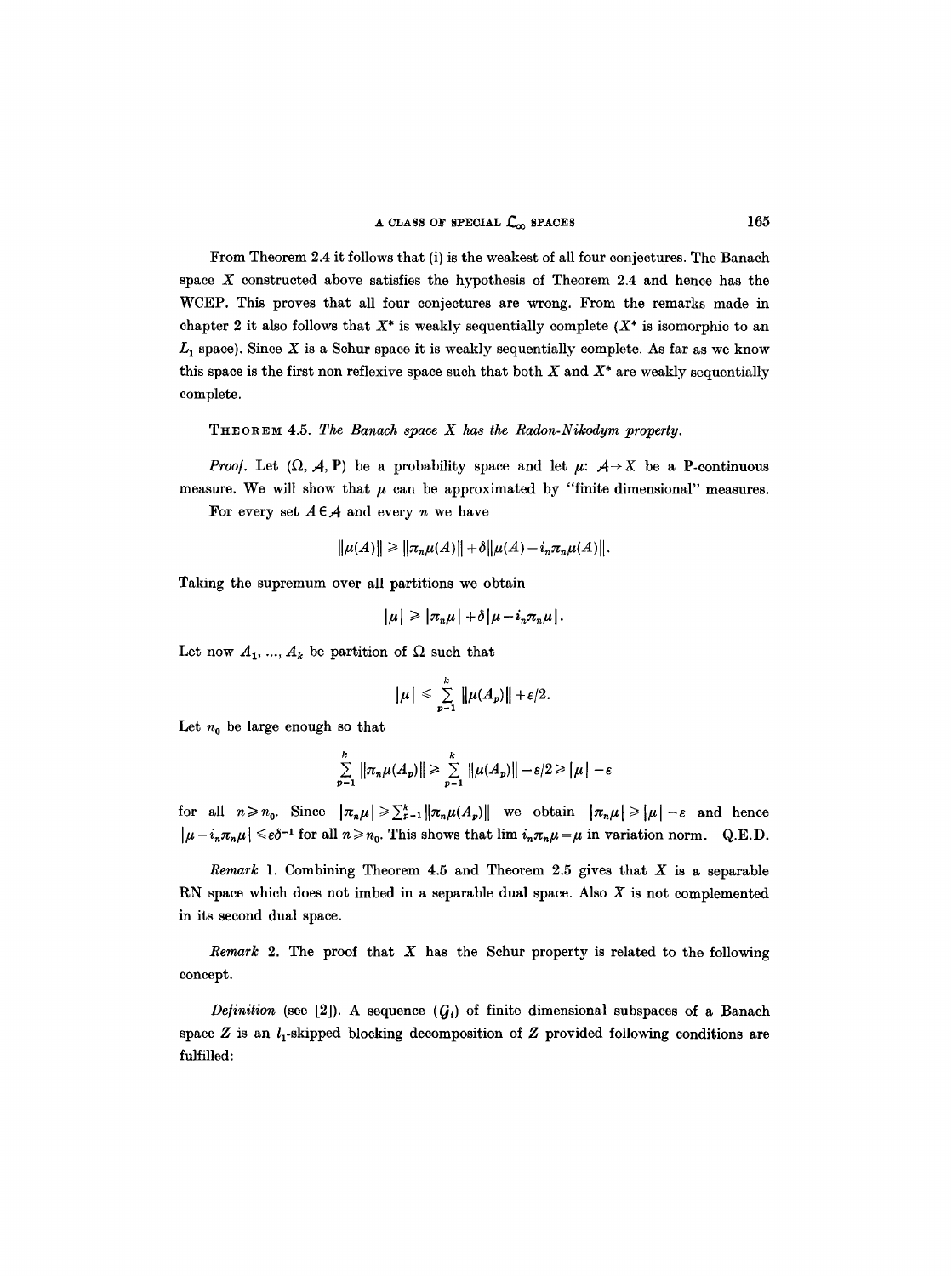(a)  $Z = [Q_i]_{i=1}^{\infty}$  = closed linear span generated by  $(Q_i), i=1, 2, ...$ 

(b)  $Q_i \cap [Q_j]_{j+i} = \{0\}$  for all i,

(c) If  $m_k$  and  $n_k$  are sequences of positive integers so that  $m_k < n_k + 1 < m_{k+1}$ , then the sequence of spaces  $F_k=[G_i]_{i=m_k}^{n_k}$  is an  $l_1$  decomposition of  $[F_k]_{k=1}^{\infty}$ .

In [2] it is proved that if Z has an  $l_1$ -skipped decomposition then Z has the strong Schur property and  $Z$  is an RN space. The proof of Theorem 4.4 shows in fact that  $X$ has an  $l_1$ -skipped decomposition. We prefer to include a proof of the RN property since the results of [2] are much more technical than the given proof.

*Remark* 3. The idea of the proof of Theorem 4.5 is due to Uhl. The original proof involved martingale theory and was a little more complicated, although it used the same principle.

## **5. Another example**

A look at the example of the preceding paragraph might suggest that a  $\mathcal{L}_{\infty}$  space either contains a copy of  $c_0$  space or a copy of  $l_1$ . The Banach space Y constructed in this chapter does not contain subspaces isomorphic to  $c_0$  or to  $l_1$ . It turns out that the space Y is somewhat reflexive, i.e. every infinite dimensional subspace  $Z$  of Y contains an infinite dimensional subspace which is reflexive.

The construction follows the same line as in the preceding chapter. Again the same numbers  $(d_n)_{n\geq 1}$  are introduced. The spaces  $E_m$  are the same as in chapter 4. The functionals  $f \in \mathcal{F}_n$  are defined in a similar way, for  $m \leq n$ ;  $1 \leq i \leq d_m$ ;  $1 \leq j \leq d_n$ ;  $\varepsilon' = \pm 1$ ,  $\varepsilon'' = \pm 1$ , we define

$$
f_{m, i, j, \varepsilon', \varepsilon''}(x) = \varepsilon' a x_i + \varepsilon'' b(x - i_{mn} \pi_m(x))_j
$$
 for all  $x \in E_n$ .

The numbers a and b are chosen so that

- (1)  $0 < b < a < 1$ ,
- (2)  $a+2b\lambda \leq \lambda$ ; hence  $a+b(1+\lambda) \leq \lambda$ ,
- (3)  $a+b>1$ .

The existence of such numbers follows from the inequality  $\lambda > 1$ . We define  $i_{n,n+1}$ :  $E_n \rightarrow E_{n+1}$  as in chapter 4 and  $i_{m,n+1}$  is defined as  $i_{m,n+1} = i_{n,n+1}i_{m,n}$  for  $m \le n$ .

LEMMA 5.1. *The /ollowing properties hold:* 

- (1)  $d(E_n, l_{\infty}^{d_n}) = 1$ ,
- (2)  $||i_{m,n}|| \leq \lambda$  for all  $m < n$ ,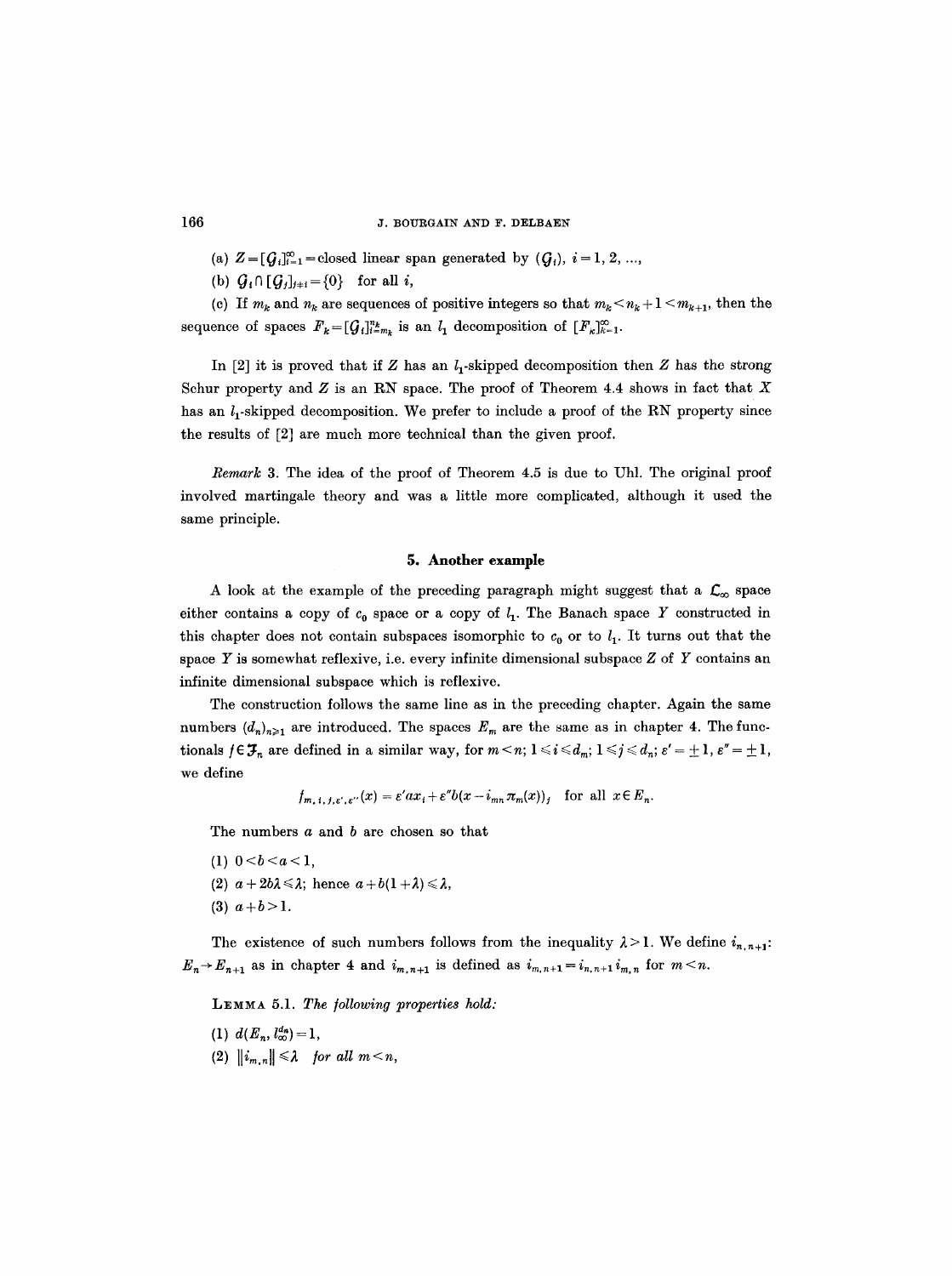- (3)  $\pi_m i_{m,n} = id_{E_m}$  *for all*  $m < n$ *,*
- (4)  $i_{m,n} i_{l,m} = i_{l,n}$  for  $l < m < n$ ,
- (5) *for*  $x \in E_n$ :

$$
\|i_{n,n+1}(x)\| = \max\left\{\frac{\|x\|}{a\|\pi_m(x)\|+b\|x-i_{m,n}\pi_m(x)\|; m\leq n}.\right.
$$

*Proof.* (1), (3) and (4) are obvious. (2) follows from  $\|i_{n,n+1}(x)\| = \max_{f \in \mathcal{J}_n} (\|x\|, \|f(x)\|)$ and  $|f(x)| \leq a||x|| + b||x - i_{m,n}\pi_m(x)|| \leq a + b(1+\lambda) \leq \lambda$ .

The proof in the general case  $(m \le n)$  as well as the proof of (5) are now done in the same way as in Lemma 4.1.  $Q.E.D.$ 

As in chapter 4 we now define  $i_m: E_n \to l_\infty$  and we put  $F_n=i_n(E_n)$ .

LEMMA 5.2. *The /ollowing properties hold:* 

(6)  $i_m = i_n i_{m,n}$  for  $m < n$ , (7)  $F_m \subset F_n$  for  $m < n$ , (8)  $||i_n|| \leq \lambda$ , (9)  $d(F_n, l_{\infty}^{d_n}) \leq \lambda$ , (10) *for*  $x \in F_n$  *we have*  $||x|| = \max \left\{ \frac{||\pi_n(x)||}{a||\pi_m(x)|| + b||x - i_m \pi_m(x)||, m \leq n. \right\}$ 

*Proof.* Only the estimate need to be proved. For  $x \in F_n$  it is clear that

$$
||x|| = \lim_{k \to \infty} ||i_{n,k}(x)||.
$$

Let us fix  $k>n$  and let us calculate  $\|\pi_{k+1}(x)\|$ . Since

$$
\pi_{k+1}(x) = i_{n,k+1}\pi_n(x) = i_{k,k+1}i_{n,k}\pi_n(x) = i_{k,k+1}\pi_k(x)
$$

it follows that

$$
\|\pi_{k+1}(x)\| = \max \begin{cases} \|\pi_k(x)\| \\ a\|\pi_m(x)\| + b\|\pi_k(x) - i_{m,k}\pi_m(x)\|, & m \leq k. \end{cases}
$$

But for  $k > m \ge n$  we have  $\pi_k(x) = i_{m,k} \pi_m(x)$  and hence we have

$$
\|\pi_{k+1}(x)\| = \max \begin{cases} \|\pi_k(x)\| \\ a\|\pi_m(x)\| + b\|\pi_k(x) - i_{m,k}\pi_m(x)\|, & m < n. \end{cases}
$$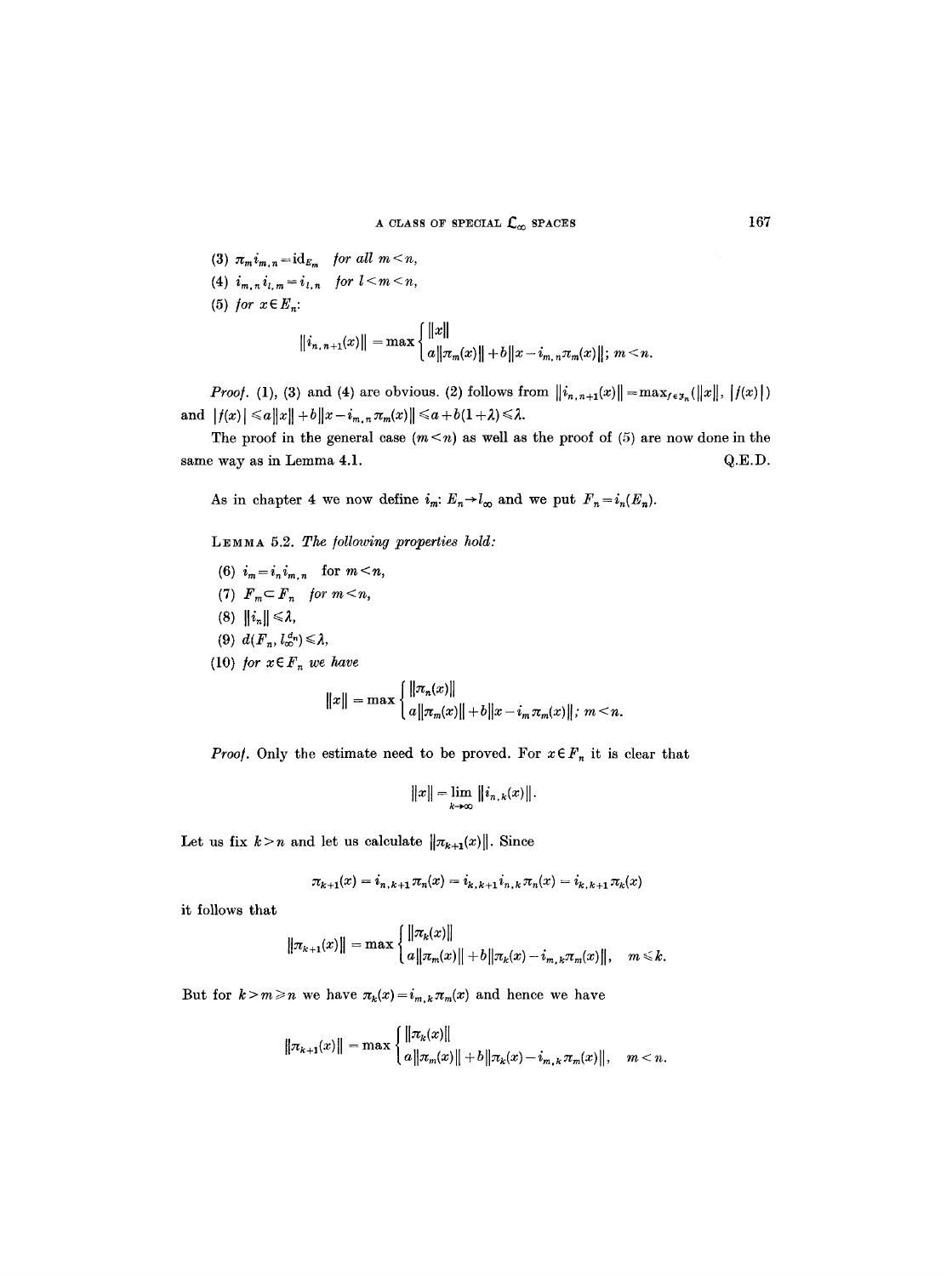An easy induction on  $k$  then shows

$$
\|\pi_{k+1}(x)\| = \max \begin{cases} \|\pi_n(x)\| \\ a\|\pi_m(x)\| + b\|\pi_k(x) - i_{m,k}\pi_m(x)\|, & m < n. \end{cases}
$$

Letting  $k \rightarrow \infty$  we obtain the desired estimate. Q.E.D.

Let now  $Y$  be the direct limit of the system

$$
E_1 \xrightarrow{i_{1,2}} E_2 \xrightarrow{i_{2,3}} E_3 \xrightarrow{\qquad} \ldots,
$$

i.e.  $Y =$ closure of  $\bigcup_{n \geq 1} F_n$  in  $l_\infty$ . Again Y is a  $\mathcal{L}_\infty$  space.

LEMMA 5.3.  $Y$  does not contain a copy of  $l_1$ .

*Proof.* Let  $e_n \in Y$  be a sequence equivalent to the usual basis of  $l_1$ . First suppose (eventually take a subsequence) that  $e_n$  is weak<sup>\*</sup> convergent. Take now  $y_n = e_{2n} - e_{2n-1}$ . This sequence is still an  $l_1$  basis but  $\pi_m(y_n) \to 0$  as  $n \to \infty$ . By density of  $\bigcup_{n \geq 1} F_n$  we can replace  $y_n$  by a sequence  $u_n$  such that  $\pi_m(u_n)=0$  for  $m < n$  and  $u_n \in F_{m'_n}$ , where  $m'_1 < m'_2 < ...$ is a good subsequence. (We have to pass to a subsequence and we have to apply Theorem 10.1 p. 93 of [16].) By a result of James [7] there is a block basis  $z_n$  of  $(y_k)$  such that

(1) 
$$
||z_n|| = 1
$$
,  
\n(2)  $\pi_m(z_n) = 0$  for  $m < n$ ,  
\n(3)  $z_k \in F_{m'_k}$  where  $m''_1 < m''_2 < ...$ ,  
\n(4)  $\left\| \sum_{k=1}^N a_k z_k \right\| \ge (1 - \varepsilon) \sum_{n=1}^N |a_n|$ .

Here  $\varepsilon > 0$  is chosen such that  $4\varepsilon < 1-a$ . Let now  $x_1 = z_1$  and let  $m_1 > m''_1$  be such that  $\|\pi_{m_1}(z_1)\| > 1 - \varepsilon$ . Let  $x_2 = z_{k_1}$  where  $k_2$  is such that  $\pi_{m_1}(z_k) = 0$  for  $k \geq k_2$ . Take now  $m_2$  such that  $m_2 > m_{\kappa_2}^{\prime\prime}$ ,  $m_2 > m_1$  and  $||\pi_{m_2}(x_2)|| > 1 - \varepsilon$ .

Take then  $k_3$  such that  $\pi_{m_i}(z_k)=0$  for  $k\geq k_3$ . Let  $x_3=z_{k_3}$  and take *n* such that  $\|\pi_n(x_3)\| > 1-\varepsilon$  and  $x_3 \in F_n$ . We now calculate the norm of  $x = x_1 + x_2 + x_3$ . Of course by James' construction  $||x|| \geq 3-3\varepsilon$ . Successive applications of Lemma 5.2 will give upper **bounds** on  $||x||$ .

$$
||x|| = \max \begin{cases} ||\pi_n(x)|| \\ a||\pi_m(x)|| + b||x - i_m\pi_m(x)||, & m < n. \end{cases}
$$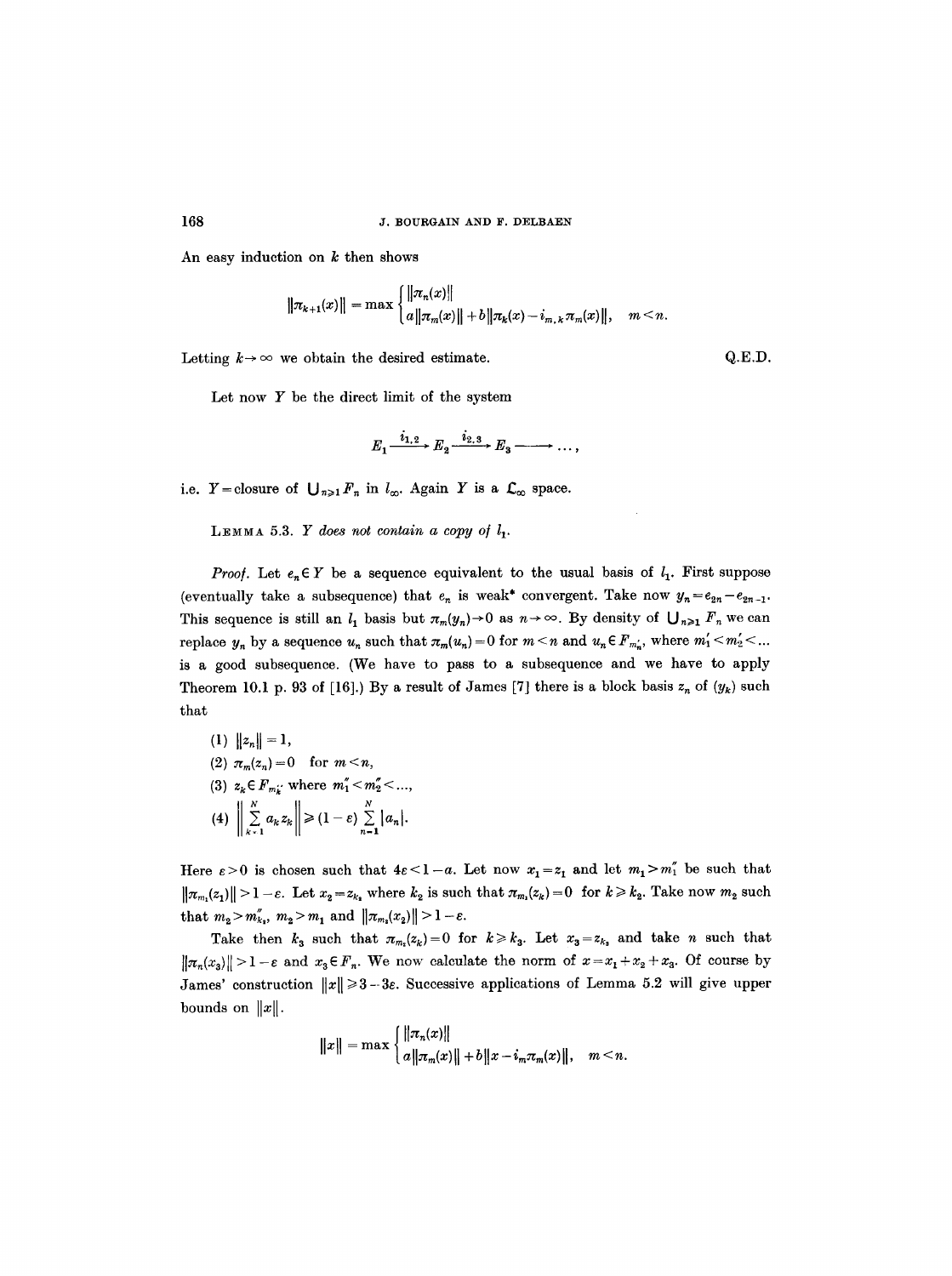( $\alpha$ )  $m \leq m_1$ :

$$
a||\pi_m(x)|| + b||x - i_m\pi_m(x)||
$$
  
\n
$$
= a||\pi_m(x_1 + x_2 + x_3)|| + b||x_1 + x_2 + x_3 - i_m\pi_m(x_1 + x_2 + x_3)||
$$
  
\n
$$
\le a||\pi_m(x_1)|| + b||x_1 - i_m\pi_m(x_1)|| + b||x_2 + x_3||
$$
  
\n
$$
\le ||x_1|| + b||x_2 + x_3||
$$
  
\n
$$
\le 1 + 2b.
$$

*(* $\beta$ *)*  $m_1 < m \leq m_2$ :

$$
a ||\pi_m(x)|| + b ||x - i_m \pi_m(x)||
$$
  
\n
$$
= a ||\pi_m(x_1 + x_2 + x_3)|| + b ||x_1 + x_2 + x_3 - i_m \pi_m(x_1 + x_2 + x_3)||
$$
  
\n
$$
= a ||\pi_m(x_1 + x_2)|| + b ||x_1 + x_2 - i_m \pi_m(x_1 + x_2)|| + b ||x_3||
$$
  
\n
$$
\le ||x_1 + x_2|| + b ||x_3||
$$
  
\n
$$
\le 2 + b.
$$

( $\gamma$ )  $m_2 < m < n$ :

$$
a||\pi_m(x)|| + b||x - i_m\pi_m(x)||
$$
  
\n
$$
= a||\pi_m(x_1 + x_2 + x_3)|| + b||x_1 + x_2 + x_3 - i_m\pi_m(x_1 + x_2 + x_3)||
$$
  
\n
$$
\le a||\pi_m(x_1 + x_2)|| + a||\pi_m(x_3)|| + b||x_1 + x_2 - i_m\pi_m(x_1 + x_2)|| + b||x_3 - i_m\pi_m(x_3)||
$$
  
\n
$$
\le a||x_1 + x_2|| + ||x_3|| \quad (\text{since } x_1 + x_2 = i_m\pi_m(x_1 + x_2))
$$
  
\n
$$
\le 2a + 1.
$$

( $\delta$ ) If the norm of x is at least  $3-3\varepsilon$  then this norm cannot be attained in the first  $d_{m_2}$  coordinates.

Indeed for these coordinates  $x_3$  is zero. Hence we have to give bounds for the coordinates of x, situated between  $d_{m_1}+1$  and  $d_n$ . These coordinates are bounded by  $\|\pi_n(x_3)\|$  + coordinates of  $(x_1+x_2)$ . From Lemma 5.2 we know that these coordinates are bounded by quantities of the form

$$
a||\pi_m(x_1+x_2)||+b||\pi_n(x_1+x_2)-i_{mn}\pi_m(x_1+x_2)||,
$$

where  $m < m<sub>2</sub>$ . We distinguish two cases:

 $(\delta 1)$   $m \leq m_1$ :

$$
a||\pi_m(x_1+x_2)||+b||\pi_n(x_1+x_2)-i_{m,n}\pi_m(x_1+x_2)||
$$
  
\n
$$
\leq a||\pi_m(x_1)||+b||\pi_n(x_1)-i_{m,n}\pi_m(x_1)||+b||\pi_n(x_2)||
$$
  
\n
$$
\leq ||x_1||+b||\pi_n(x_2)||
$$
  
\n
$$
\leq 1+b.
$$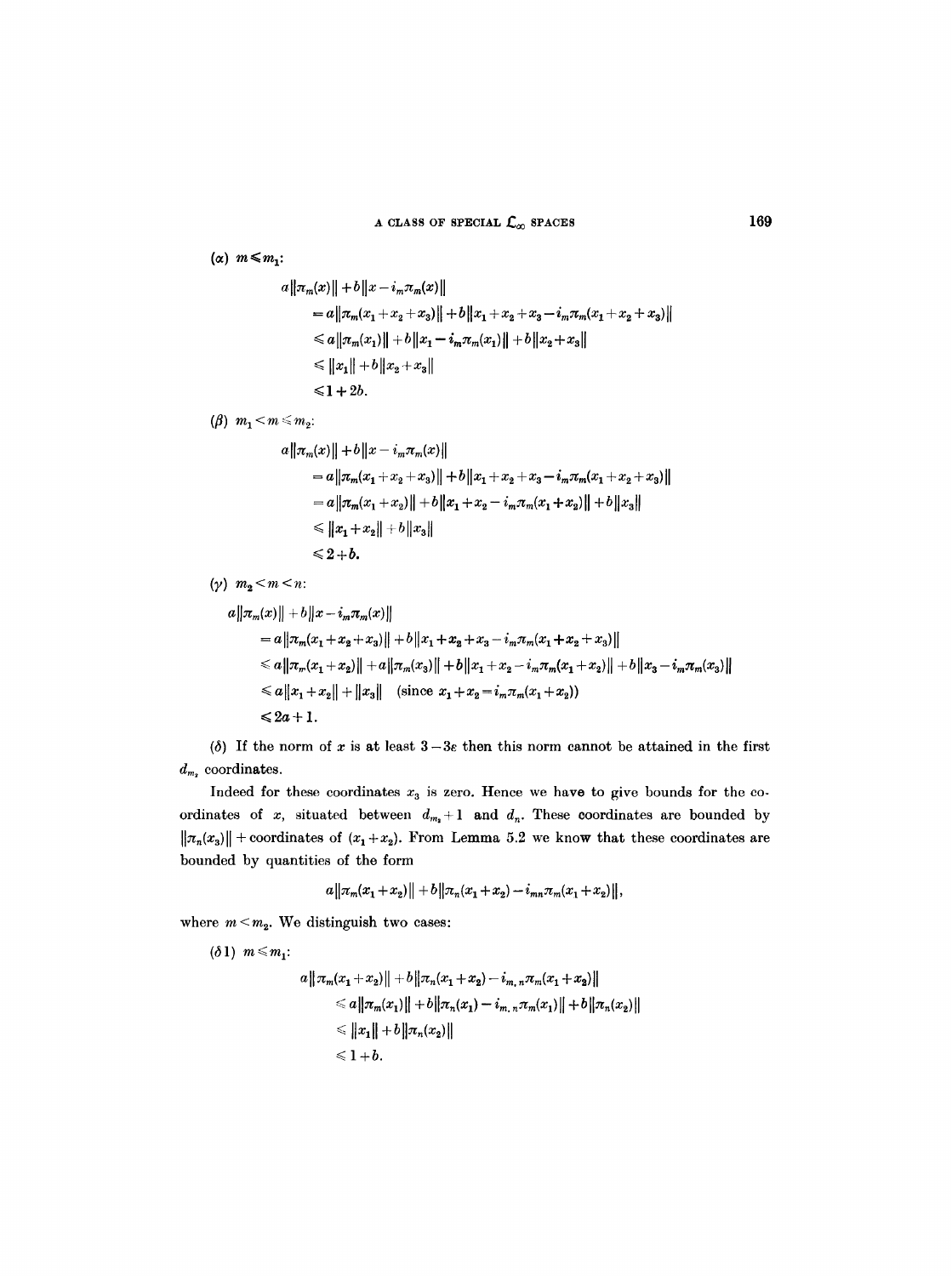( $\delta 2$ )  $m_1 < m \leq m_2$ :

$$
a \| \pi_m(x_1 + x_2) \| + b \| \pi_n(x_1 + x_2) - i_{m,n} \pi_m(x_1 + x_2) \|
$$
  
\n
$$
\leq a \| \pi_m(x_1) \| + a \| \pi_m(x_2) \| + b \| \pi_n(x_2) - i_{m,n} \pi_m(x_2) \|
$$
  
\n
$$
\leq a \| x_1 \| + \| x_2 \|.
$$

Summarizing ( $\alpha$ ), ( $\beta$ ), ( $\gamma$ ), ( $\delta$ 1) and ( $\delta$ 2) gives:

$$
||x|| \leq \max(1+2b, 2+b, 1+2a, 2+b, 2+a) \leq 2+a < 3-4\varepsilon
$$
 by the choice of  $\varepsilon$ .

This inequality contradicts  $||x|| \ge 3-3\varepsilon$  and hence proves Lemma 5.5. Q.E.D.

LEMMA 5.4. Y *is a Radon-Nikodym space.* 

*Proof.* We again use Uhl's argument. Let  $\mu$ :  $A \rightarrow Y$  be a vector measure with bounded variation. Put  $v=\mu-i_n\pi_n\mu$ . As in Theorem 4.5 we have  $|v|\geq a|\pi_mv| +b|v-i_m\pi_mv|$ . Let  $A_1, ..., A_k$  be a partition of  $\Omega$  such that  $|\nu| \leq \sum_{p=1}^k ||\nu(A_p)|| + \varepsilon/2$  and let  $m_0$  be large enough so that for  $m \geq m_0$ :  $\sum_p ||\pi_m v(A_p)|| \geq \sum_{p=1}^k ||v(A_k)|| - \varepsilon/2$ . It follows that  $|\pi_m v| \geq \sum_{p=1}^k ||\pi_m v(A_p)|| \geq$  $|v| - \varepsilon$ , and hence  $|v - i_m \pi_m v| \leq (1 - a)/b |v| + a\varepsilon/b$  for all  $m \geq m_0$ . But for  $m \geq n$  we have  $\nu - i_m \pi_m \nu = \mu - i_m \pi_n \mu - i_m \pi_m \mu + i_m \pi_m i_n \pi_n \mu = \mu - i_m \pi_m \mu$  and hence for  $m \ge \max(m_0, n)$ :

Hence

$$
\lim_{m\to\infty} |\mu - i_m \pi_m \mu| \leq ( (1-a)/b) |\mu - i_n \pi_n \mu| + a \varepsilon / b
$$

 $|\mu-i_m\pi_m\mu| \leq (1-a)/b |\mu-i_n\pi_n\mu| + a\varepsilon/b.$ 

and

$$
\overline{\lim}_{m\to\infty}|\mu-i_m\pi_m\mu| \leq ( (1-a)/b) \overline{\lim}_{n\to\infty}|\mu-i_n\pi_n\mu| + a\varepsilon/b.
$$

Since this inequality holds for all  $\varepsilon > 0$  and since  $a + b > 1$  we obtain  $\lim_{m\to\infty} |\mu - i_m \pi_m \mu| = 0$ . Q.E.D.

LEMMA 5.5. *Y is somewhat reflexive.* 

*Proof.* Let Z be an infinite dimensional subspace of Y. We will construct a basic sequence in Z which is shrinking and boundedly complete. From the results in [16] it follows that such a sequence spans a reflexive space. Since Y does not contain a copy of  $l_1$  and since Z is infinite dimensional there is a basic sequence  $(z_n)$  in Z such that  $||z_n|| = 1$ and  $z_n \rightarrow 0$  weakly. We use the perturbation theorem on basis to produce a sequence  $(y_n)_{n\geq 1}$  equivalent to a subsequence  $(z_n)$  of  $z_n$  and with following properties:

- $(1)$   $||y_n|| = 1$ ,
- (2) there is a sequence  $m_1 < m_2 < ...$  such that

$$
\pi_{m_k}\left(\sum_{s=1}^t a_s y_s\right) = \pi_{m_k}\left(\sum_{s=1}^k a_s y_s\right) \quad \text{for all } k < t,
$$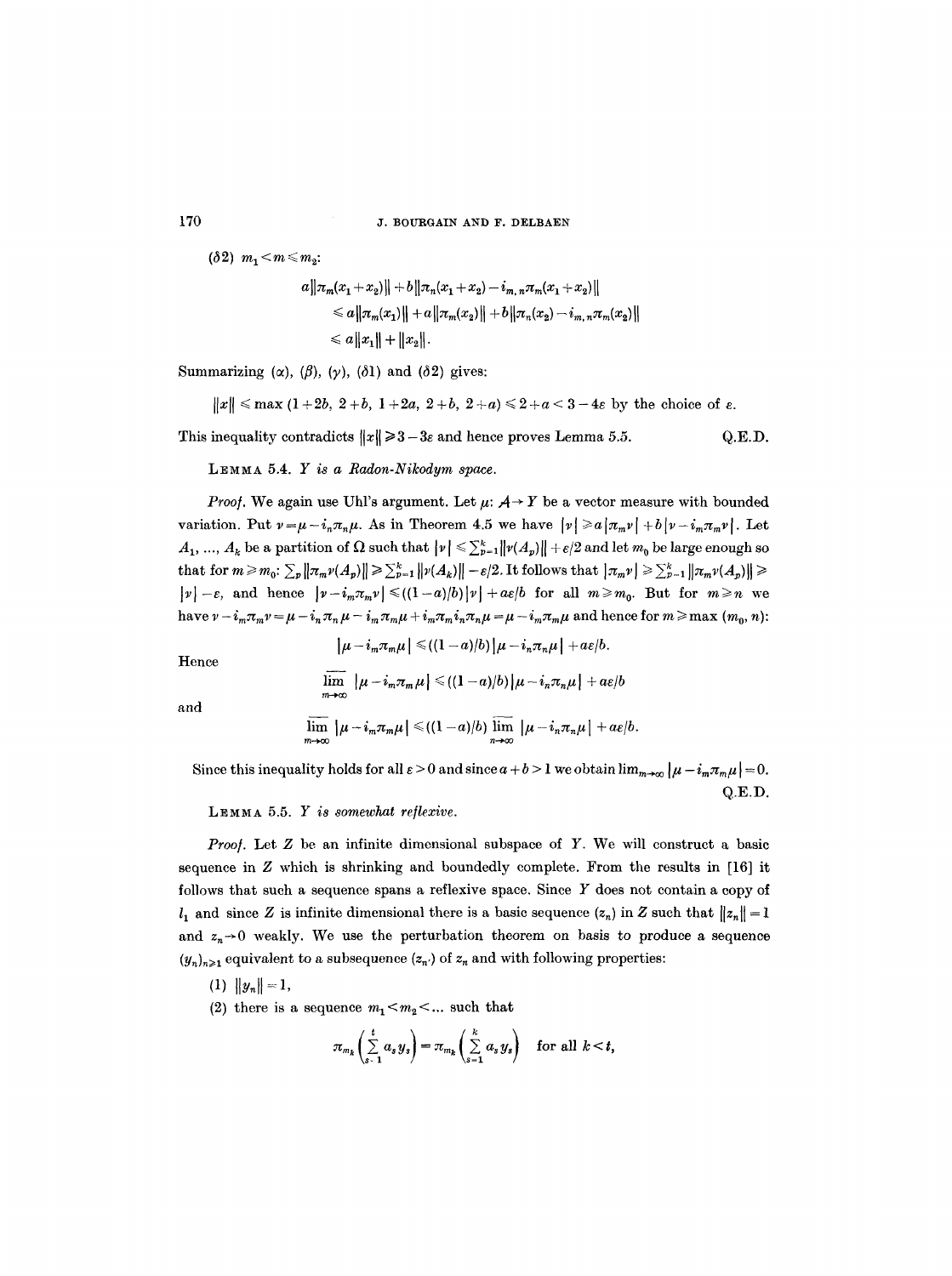A CLASS OF SPECIAL  $C_{\infty}$  spaces 171

$$
(3) \left\|\pi_{m_k}\left(\sum_{s=1}^k a_s y_s - i_m \pi_m\left(\sum_{s=1}^k a_s y_s\right)\right)\right\| \geq (1-\varepsilon) \left\|\sum_{s=1}^k a_s y_s - i_m \pi_m\left(\sum_{s=1}^k a_s y_s\right)\right\|
$$

for all  $m < m_{k-1}$  and all  $a_1, ..., a_k$ . Here  $\varepsilon > 0$  is chosen so that  $\gamma = (a+b)(1-\varepsilon)^2 > 1$ .

We now show that  $y_n$  is boundedly complete. Let  $(a_k)$  be a sequence of real numbers such that  $v_N = \sum_{s=1}^{N} a_s y_s$  is bounded. We have to prove that  $v_N$  is convergent or what is the same:  $v_N$  is a precompact sequence. Suppose now that  $||v_N|| \leq 1$  for all N and that there is  $\beta > 0$  with

$$
\overline{\lim}_{N\to\infty}||v_N-i_m\pi_m v_N||>\beta.
$$
 (\*)

For all  $p < s < t$  and all  $m < m_{p-1}$  the following estimates hold (Lemma 5.2):

$$
\begin{split}\n&\left|\sum_{k=1}^{t} a_{k} y_{k} - i_{m} \pi_{m} \left( \sum_{k=1}^{t} a_{k} y_{k} \right) \right\| \\
&\geq a \left\| \pi_{m_{p}} \left( \sum_{k=1}^{t} a_{k} y_{k} - i_{m} \pi_{m} \left( \sum_{k=1}^{t} a_{k} y_{k} \right) \right) \right\| \\
&+ b \left\| \pi_{m_{i}} \left( \sum_{k=1}^{t} a_{k} y_{k} - i_{m} \pi_{m} \left( \sum_{k=1}^{t} a_{k} y_{k} \right) \right) - i_{m_{p}, m_{i}} \pi_{m_{p}} \left( \sum_{k=1}^{t} a_{k} y_{k} - i_{m} \pi_{m} \left( \sum_{k=1}^{t} a_{k} y_{k} \right) \right) \right\| \\
&= a \left\| \pi_{m_{p}} \left( \sum_{k=1}^{t} a_{k} y_{k} - i_{m} \pi_{m} \left( \sum_{k=1}^{t} a_{k} y_{k} \right) \right) \right\| \\
&+ b \left\| \pi_{m_{i}} \left( \sum_{k=1}^{t} a_{k} y_{k} \right) - i_{m, m_{i}} \pi_{m} \left( \sum_{k=1}^{t} a_{k} y_{k} \right) - i_{m_{p}, m_{i}} \pi_{n_{p}} \left( \sum_{k=1}^{t} a_{k} y_{k} \right) + i_{m, m_{i}} \pi_{m} \left( \sum_{k=1}^{t} a_{k} y_{k} \right) \right\| \\
&= a \left\| \pi_{m_{p}} \left( \sum_{k=1}^{t} a_{k} y_{k} - i_{m} \pi_{m} \left( \sum_{k=1}^{t} a_{k} y_{k} \right) \right) \right\| + b \left\| \pi_{m_{i}} \left( \sum_{k=1}^{t} a_{k} y_{k} - i_{m_{p}} \pi_{m_{p}} \left( \sum_{k=1}^{t} a_{k} y_{k} \right) \right) \right\| \\
&= a \left\| \pi_{m_{p}} \left( \sum_{k=1}^{p} a_{k} y_{k} - i_{m} \pi_{m} \left( \sum_{k=1}^{p} a_{k} y_{k} \right
$$

Given  $m$  take now  $p$  such that

$$
\left\|\sum_{k=1}^p a_k y_k - i_m \pi_m\left(\sum_{k=1}^p a_k y_k\right)\right\| \geq \beta(1-\varepsilon),
$$

hence also

$$
\left\| \pi_{m_p}\left(\sum_{k=1}^p a_k y_k - i_m \pi_m\left(\sum_{k=1}^p a_k y_k\right)\right) \right\| \geq \beta(1-\varepsilon)^2.
$$

For this  $p$  take now  $t$  such that

$$
\left\| \sum_{k=1}^t a_k y_k - i_{m_p} \pi_{m_p} \left( \sum_{k=1}^t a_k y_k \right) \right\| \geq \beta(1-\varepsilon),
$$

12-802905 Acta mathematica 145. Imprimé le 6 Février 1981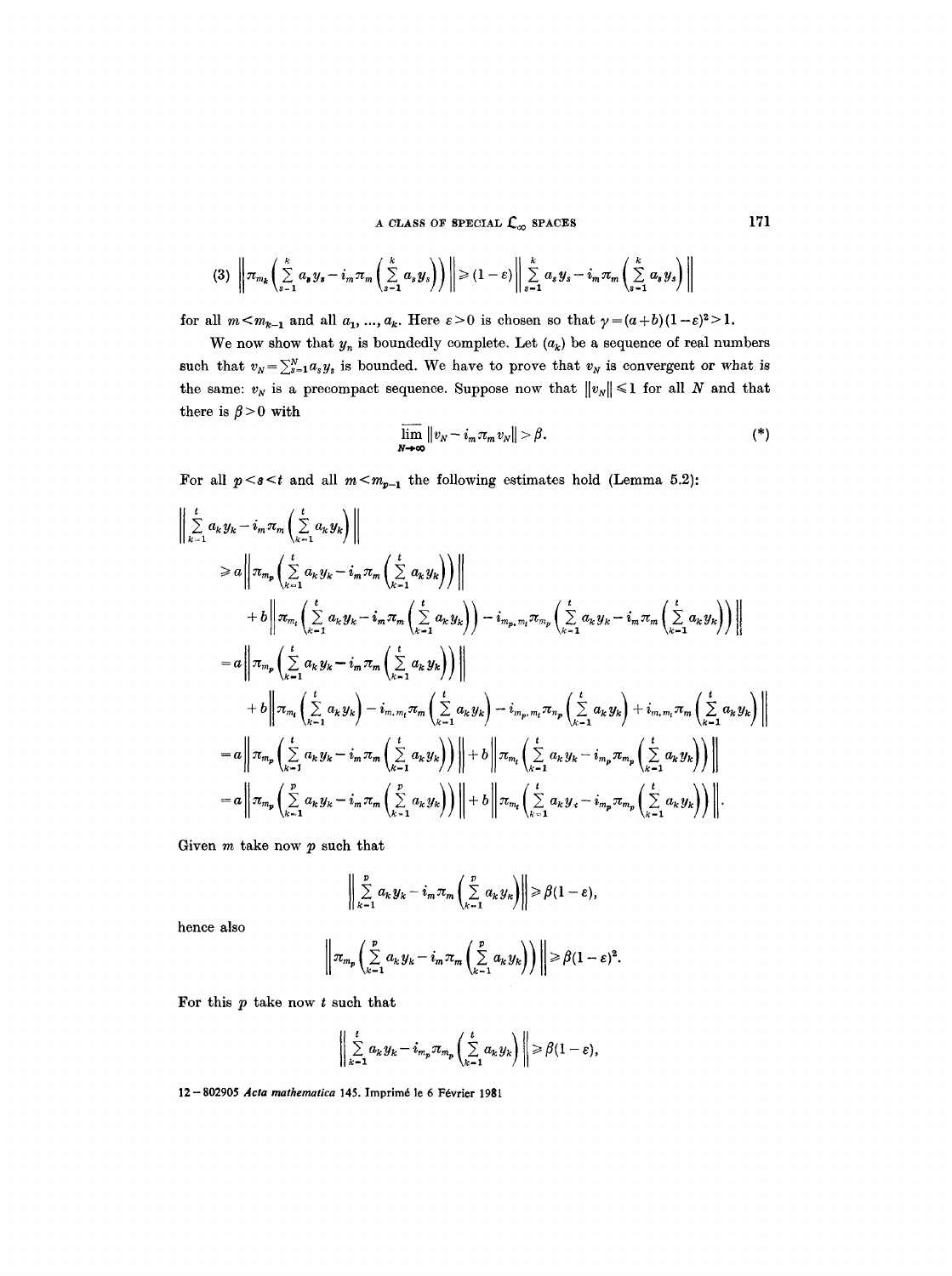hence also

$$
\left\|\pi_{m_t}\left(\sum_{k=1}^t a_k y_k - i_m \pi_m\left(\sum_{k=1}^t a_k y_k\right)\right)\right\| \geq \beta(1-\varepsilon)^2.
$$

From these choices it follows that

$$
\bigg\|\sum_{k=1}^t a_k y_k - i_m \pi_m\bigg(\sum_{k=1}^t a_k y_k\bigg)\bigg\| \geq (a+b)\beta(1-\varepsilon)^2 = \gamma\beta.
$$

This inequality proves that (\*) holds for  $\gamma\beta$  instead of  $\beta$ .

Repeating the argument M times where M is such that  $\gamma^M \beta > 1 + \lambda$  gives a contradiction with  $||v_N - i_m \pi_m(v_N)|| \leq 1 + \lambda$  for all N.

It follows that  $(y_n)$  and hence  $(z_n)$  is a boundedly complete basic sequence.

To construct a shrinking basic sequence we proceed as follows. Since  $Y$  is a separable  $\mathcal{L}_{\infty}$  space without a copy of  $l_1$  it follows from [9] that  $Y^*$  is isomorphic to  $l_1$ and hence is separable. Since  $U=\overline{\text{span}(z_{n})}$  is a subspace of Y, its dual as a quotient of  $l_1$  is also separable. From results of Dean, Singer and Sternbach [4] it follows that U contains a sequence  $x_n$  which is a block basic sequence of  $(x_n)_n$  and which is shrinking. Since  $(x_n)_n$  is equivalent to a block basis of  $(y_n)_n$ , it is also boundedly complete. Q.E.D.

*Remark.* The Dunford-Pettis property was understood as a property opposite to reflexivity. From this reasoning Davis asked following questions:

(1) Suppose Z is a Banach space without an infinite dimensional reflexive subspace. **Is Z a** Dunford-Pettis space?

(2) Suppose Z is a somewhat reflexive Banach space. Need Z to fail the Dunford-Pettis property?

Both questions have a negative answer. Question 2 has a negative answer because the Banach space Y is somewhat reflexive and as a  $\mathcal{L}_{\infty}$  space it has the D-P property. (We remark that if Z is a Banach space which has the D-P property and does not contain an  $l_1$  subspace then  $Z^*$  is a Schur space.)

Question 1 also has a negative answer. Take for instance the Orlicz function  $\varphi(x)$  =  $e^{-1/x^2}$  (x > 0) and let Z be the Orlicz sequence space construted with  $\varphi$ . It can be seen that Z is not a D-P space but it does not have an infinite dimensional reflexive subspace.

For each a and b we constructed a Banach space  $Y_{a,b}$ . The aim of the following reasoning is to show that for fixed a the Banach spaces  $(Y_{a,b})_b$  are mutually non-isomorphic. This gives a continuum number of separable mutually non isomorphic  $\mathcal{L}_{\infty}$  spaces. (We remark that there are only uncountably many separable mutually non-isomorphic  $C(K)$  spaces.) To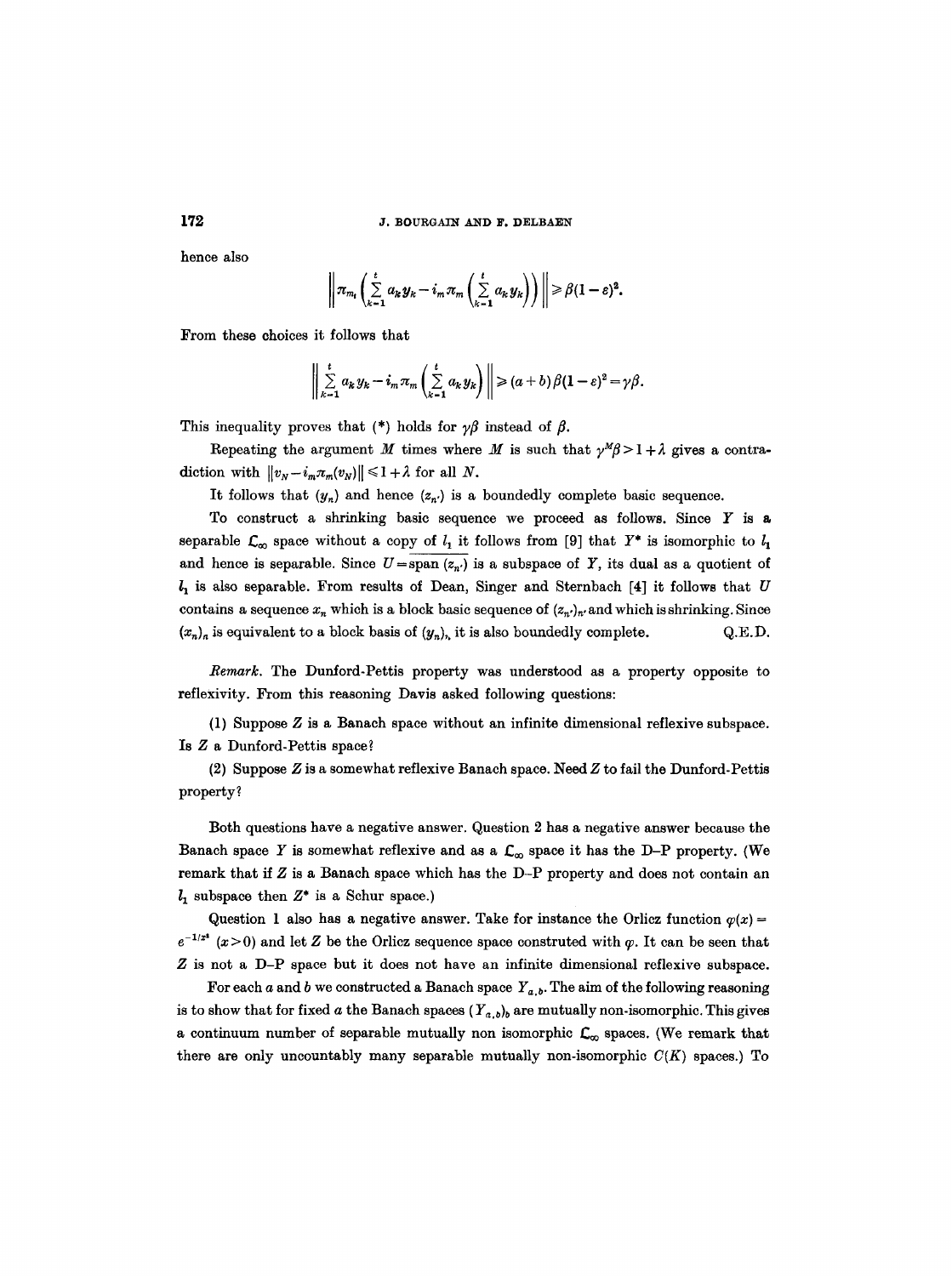prove that the spaces  $Y_{a,b}$  are not isomorphic we will construct a basic sequence  $(e_n)_n$  in  $Y_{a,b}$  such that for all n we have the estimate  $||e_1 + ... + e_n|| \leq n^{\alpha}$ . Here  $\alpha$  is the unique number such that  $(a^{1/(1-\alpha)}+b^{1/(1-\alpha)})^{1-\alpha}=1$ . On the other hand we show that if  $||x_n||=1$  and  $x_n\to 0$ weakly then there is a subsequence  $(z_n)$  and a constant  $C > 0$  such that  $||z_1 + ... + z_n|| \geq Cn^{\alpha}$ . Since for fixed a the parameter  $\alpha$  is in one-one correspondence with b, this shows that the spaces  $Y_{a,b}$  are not isomorphic. More precisely  $Y_{a,b'}$  is not isomorphic to a subspace of  $Y_{a,b}$  if  $b < b'$ . We now pass to the details.

LEMMA 5.6. *There is a sequence of natural numbers*  $(n_k)_{k\geq 1}$  with following properties:

- (1)  $d_3 < n_1 \leq d_4 < n_2 \leq d_5 < \ldots \leq d_{k+2} < n_k \leq d_{k+3} \ldots$ .
- (2) *If*  $x \in E_m$  *and*  $x_1 = x_2 = 0$  *then*  $i_m(x)_{n_k} = 0$  *for all k>m.*

**LEMMA** 5.7. If  $x \in E_m$  and  $\pi_{m-1}(x) = 0$  then  $||i_m(x)|| = ||x||$ .

Both statements are obvious. Let now  $e'_k$  be the element of  $E_{k+3}$  defined as  $(e'_k)_i = 1$  if  $i=n_k$  and  $(e'_k)_i=0$  if  $i+n_k$ . Put then  $e_k=i_{k+3}(e'_k)$ . By Lemma 5.7 we have  $||e_k||=1$ .

From the estimates of Lemma 5.2 and from Lemma 5.6 we deduce that the sequence  $e_k$  is an unconditional basis (with unconditional constant = 1) and that the norm of  $e_1 + ... + e_N$ is attained in the extension beyond the coordinate  $d_{N+3}$ . Hence

$$
||e_1 + ... + e_N|| = \max_{m < N+3} (a||\pi_m(e_1 + ... + e_N)|| + b||e_1 + ... + e_N - i_m\pi_m(e_1 + ... + e_N)||)
$$
  
\$\leq\$ max (a||e\_1 + ... + e\_{m-3}|| + b||e\_{m-2} + ... + e\_N||)  
\$\leq\$ max (a||e\_1 + ... + e\_k|| + b||e\_{k+1} + ... + e\_N||).

Put now  $\gamma_N = \sup_{k \geq 0} ||e_{k+1} + ... + e_{N+k}||$ . The above estimate then gives

(1)  $\gamma_N \leq \max_{k \leq N} (a\gamma_k + b\gamma_{N-k}),$ (2)  $\gamma_1 = 1$ .

LEMMA 5.8. *If*  $(\gamma_N)$  *is a sequence of real numbers satisfying* (1) *and* (2) *then* 

$$
\gamma_N \leq N^{\alpha},
$$

*where ~ is the unique number between 0 and 1 satis/ying* 

$$
a^{1/(1-\alpha)} + b^{1/(1-\alpha)} = 1.
$$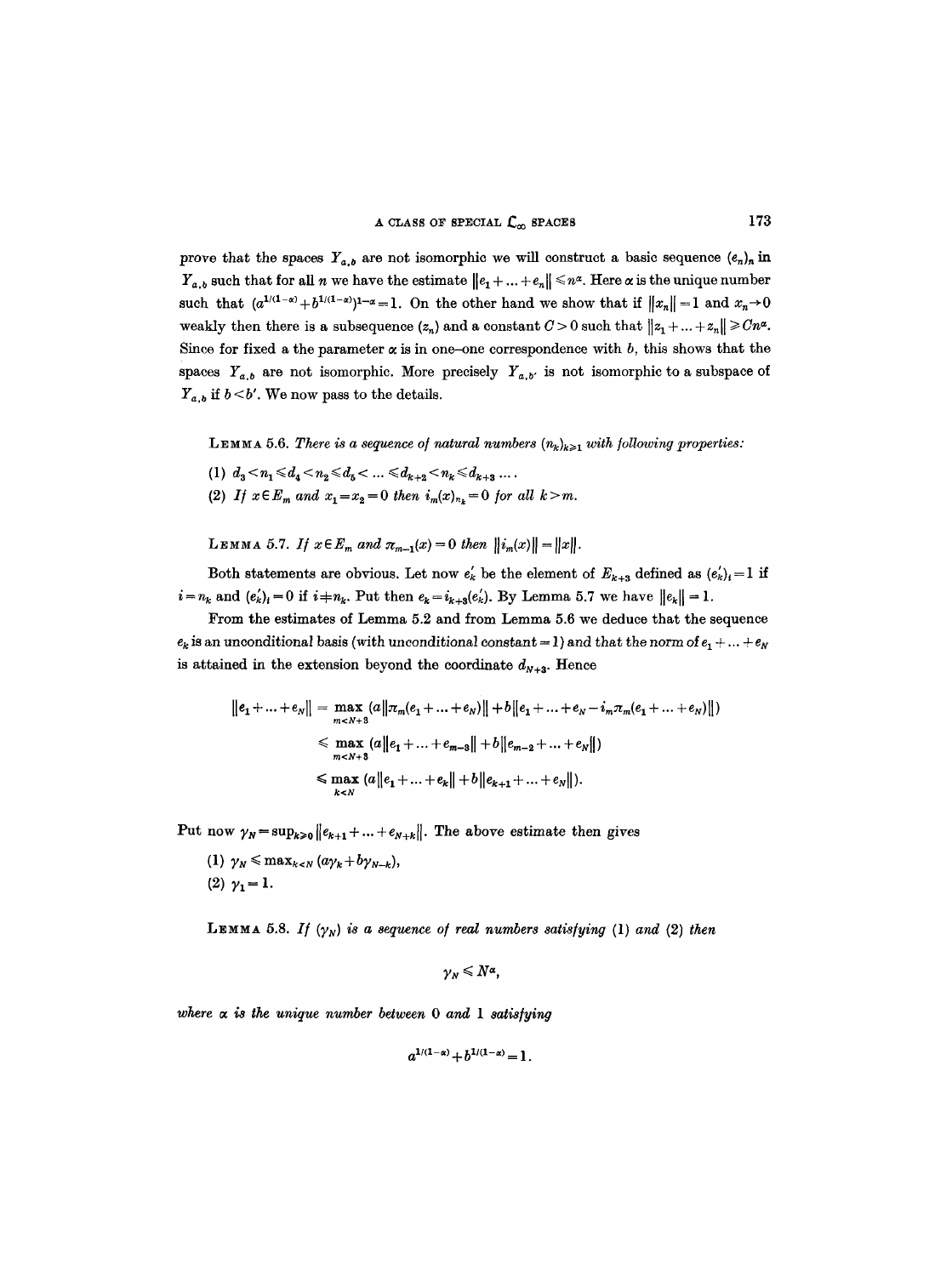*Proof.* By induction on N. Suppose the estimate holds up to  $N-1$ . Then

$$
\gamma_N \leqslant \max \left\{ ax^{\alpha} + b(N-x)^{\alpha} \right\} x \text{ real and } 0 < x < N \right\}.
$$

Elementary calculus gives that the maximum is attained at  $x = N \cdot a^{1/(1-\alpha)}$  and hence  $\gamma_N \leq N^{\alpha}$ . Q.E.D.

Suppose now that  $x_n$  is a sequence in  $Y_{a,b}$  such that  $||x_n|| = 1$  and  $x_n \to 0$  weakly. By taking subsequences and using the perturbation theorem on basic sequences we may suppose that

- (1) there is a sequence of natural numbers  $s_1 < s_2 \ldots$ ,
- (2)  $x_k \in F_{s_k}$  for all k and  $||x_k|| = 1$ ,
- (3)  $\|\pi_{s_i}(x_i)\| = 0$  for  $l > k$ ,
- (4)  $\|\pi_{s_k}(x)\| \geq (1-\varepsilon_k)\|x\|$  for all  $x \in \text{span } (x_1, ..., x_k)$ ,
- (5)  $\prod_{k=1}^{\infty} (1 \varepsilon_k) > 0$  and  $\varepsilon_k$  is decreasing.

Put now  $\delta_N = \inf_k ||x_{k+1} + ... + x_{k+N}||$ . Clearly  $\delta_1 = 1$  and by Lemma 5.2,

$$
||x_{k+1} + ... + x_{k+N}|| \ge a||\pi_{s_{k+p}}(x_{k+1} + ... + x_{k+N})||
$$
  
+  $b||x_{k+1} + ... + x_{k+N} - i_{s_{k+p}}\pi_{s_{k+p}}(x_{k+1} + ... + x_{k+N})||$   
 $\ge a||\pi_{s_{k+p}}(x_{k+1} + ... + x_{k+p})|| + b||x_{k+p+1} + ... + x_{k+N}||$   
 $\ge a(1 - \varepsilon_p) \cdot \delta_p + b \cdot \delta_{N-p}.$ 

Hence

(1)  $\delta_N \ge \max_{p < N} \left( a(1 - \varepsilon_p) \delta_p + b \delta_{N-p} \right),$ (2)  $\delta_1 = 1$ .

**LEMMA** 5.9. *Under the above conditions there is a constant*  $C>0$  *such that* 

 $\delta_y \geq CN^{\alpha}$ 

*where*  $\alpha$  *is given by*  $a^{1/(1-\alpha)} + b^{1/(1-\alpha)} = 1$ .

*Proof.* To improve clarity we put  $\eta = a^{1/(1-\alpha)} < 1$  and we put [x] equal to the greatest natural number  $\leq x$ . We also put  $\lambda_0(N)=N$  and  $\lambda_k(N)=[\lambda_{k-1}(N)\eta]$ . Since  $\lambda_k$  is decreasing there is a unique number  $k_0(N)$  such that  $\lambda_{k_0-1}(N) > 1$  and  $\lambda_{k_0}(N) = 1$ . In this case we have  $\lambda_{k_0-1}(N)\eta \geq 1$  and hence  $\lambda_{k_0-1}(N)\geq \eta^{-1}$ . Inductively we obtain  $\lambda_{k_0-1}(N)\geq \eta^{-1}$  and  $N=1$  $\lambda_0(N)\geqslant \eta^{-k_0}$ . Since  $a>b$  we have that  $\eta>\frac{1}{2}$  and hence there is  $N_0$  such that  $[N_\eta]\geqslant$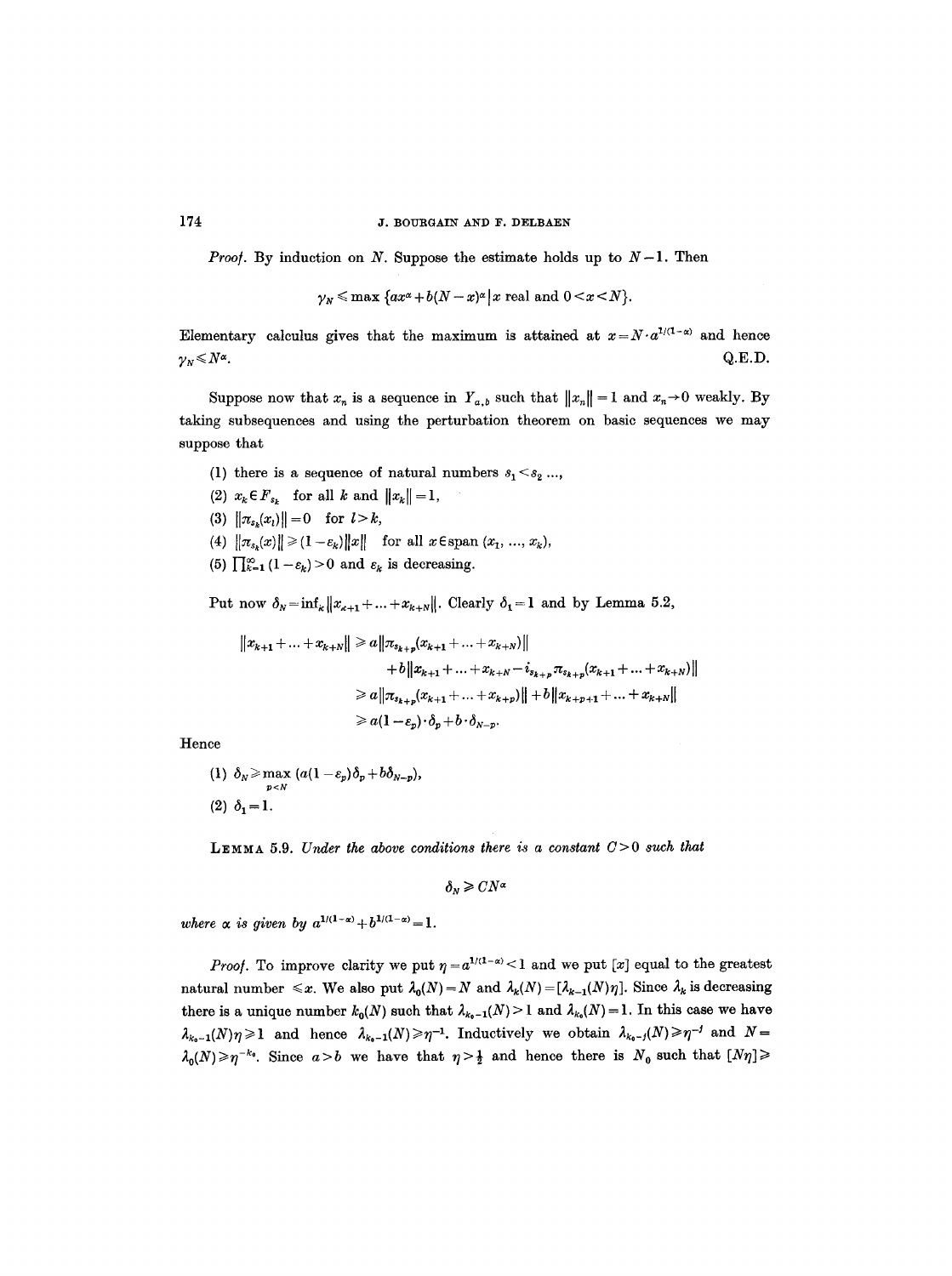$N - [N\eta]$  for all  $N \ge N_0$ . Since  $\delta_N > 0$  there also is  $C' > 0$  such that  $\delta_N \ge C' N^{\alpha}$  for all  $N \le N_0$ . Let us put

$$
C_N = (1 - \varepsilon_{\lambda_1(N)}) \ldots (1 - \varepsilon_{\lambda_{k_0}(N)}) \left(1 - \frac{1}{\lambda_1(N)}\right)^{\alpha} \ldots \left(1 - \frac{1}{\lambda_{k_0-1}(N)}\right)^{\alpha} C'.
$$

By induction we will prove that  $\delta_N \geqslant C_N N^{\alpha}$ .

For  $N \le N_0$  this is clear by definition of C'. Now suppose that  $N > N_0$ .

$$
\delta_N \ge (1 - \varepsilon_p) a \delta_p + b \delta_{N-p} \quad \text{for all } p < N
$$
  
\n
$$
\ge (1 - \varepsilon_{\lambda_1(N)}) (a \delta_{\lambda_1(N)} + b \delta_{N-\lambda_1(N)})
$$
  
\n
$$
\ge (1 - \varepsilon_{\lambda_1(N)}) (a C_{\lambda_1(N)} \lambda_1(N)^{\alpha} + b C_{N-\lambda_1(N)} (N - \lambda_1(N))^{\alpha}).
$$

Since  $N \ge N_0$  we have  $\lambda_1(N) > N - \lambda_1(N)$  and hence  $C_{\lambda_1(N)} \le C_{N-\lambda_1(N)}$ . We obtain

$$
\delta_N \geq (1 - \varepsilon_{\lambda_1(N)}) C_{\lambda_1(N)} (a\lambda_1(N)^{\alpha} + b(N - \lambda_1(N))^{\alpha})
$$
  
\n
$$
\geq (1 - \varepsilon_{\lambda_1(N)}) (a(N\eta)^{\alpha} + b(N - N\eta)^{\alpha}) \frac{\lambda_1(N)^{\alpha}}{(N\eta)^{\alpha}} C_{\lambda_1(N)}
$$
  
\n
$$
\geq (1 - \varepsilon_{\lambda_1(N)}) \left(1 - \frac{1}{\lambda_1(N)}\right)^{\alpha} C_{\lambda_1(N)} N^{\alpha}
$$
  
\n
$$
\geq C_N N^{\alpha}.
$$

To complete the proof we only need to show that  $\inf_N C_N>0$ :

$$
C_N = (1 - \varepsilon_{\lambda_1}) \dots (1 - \varepsilon_1) \left(1 - \frac{1}{\lambda_1}\right)^{\alpha} \dots \left(1 - \frac{1}{\lambda_{k_0 - 1}}\right)^{\alpha} C'
$$
  
\n
$$
\geq (1 - \varepsilon_{\lambda_1}) \dots (1 - \varepsilon_1) (1 - \eta)^{\alpha} \dots (1 - \eta^{k_0 - 1})^{\alpha} C'
$$
  
\n
$$
\geq C' \prod_{j=1}^{\infty} (1 - \varepsilon_j) (1 - \eta')^{\alpha} > 0.
$$
 Q.E.D.

THEOREM 5.10. If  $b' > b$  then  $Y_{a,b}$  is not isomorphic to a subspace of  $Y_{a,b}$ .

*Proof.* If  $b < b'$  then  $\alpha' > \alpha$  where  $a^{1/(1-\alpha)} + b^{1/(1-\alpha)} = 1$  and  $a^{1/(1-\alpha)} + b'^{1/(1-\alpha)} = 1$ . Let  $e_n$ be the sequence constructed above. Since span  $(e_n, n \ge 1)$  does not contain a copy of  $l_1$ and since  $e_n$  is unconditional we obtain  $e_n \to 0$  weakly. Suppose now that  $Y_{a,b}$  is isomorphic to a subspace Z of  $Y_{a,b}$ . Let  $x_n$  be the element of Z corresponding to  $e_n$ . Since  $x_n \to 0$  we also have  $z_n = x_n / ||x_n|| \rightarrow 0$  weakly. By passing to a subsequence and by applying Lemma 5.9 above we obtain

$$
\exists C \geq 0 \text{ such that } ||z_1 + ... + z_N|| \geq CN^{\alpha'}.
$$

Hence  $\exists C'' > 0$  such that  $||x_1 + ... + x_N|| \geq C''N^{\alpha'}$  (note that  $x_n$  is unconditional).